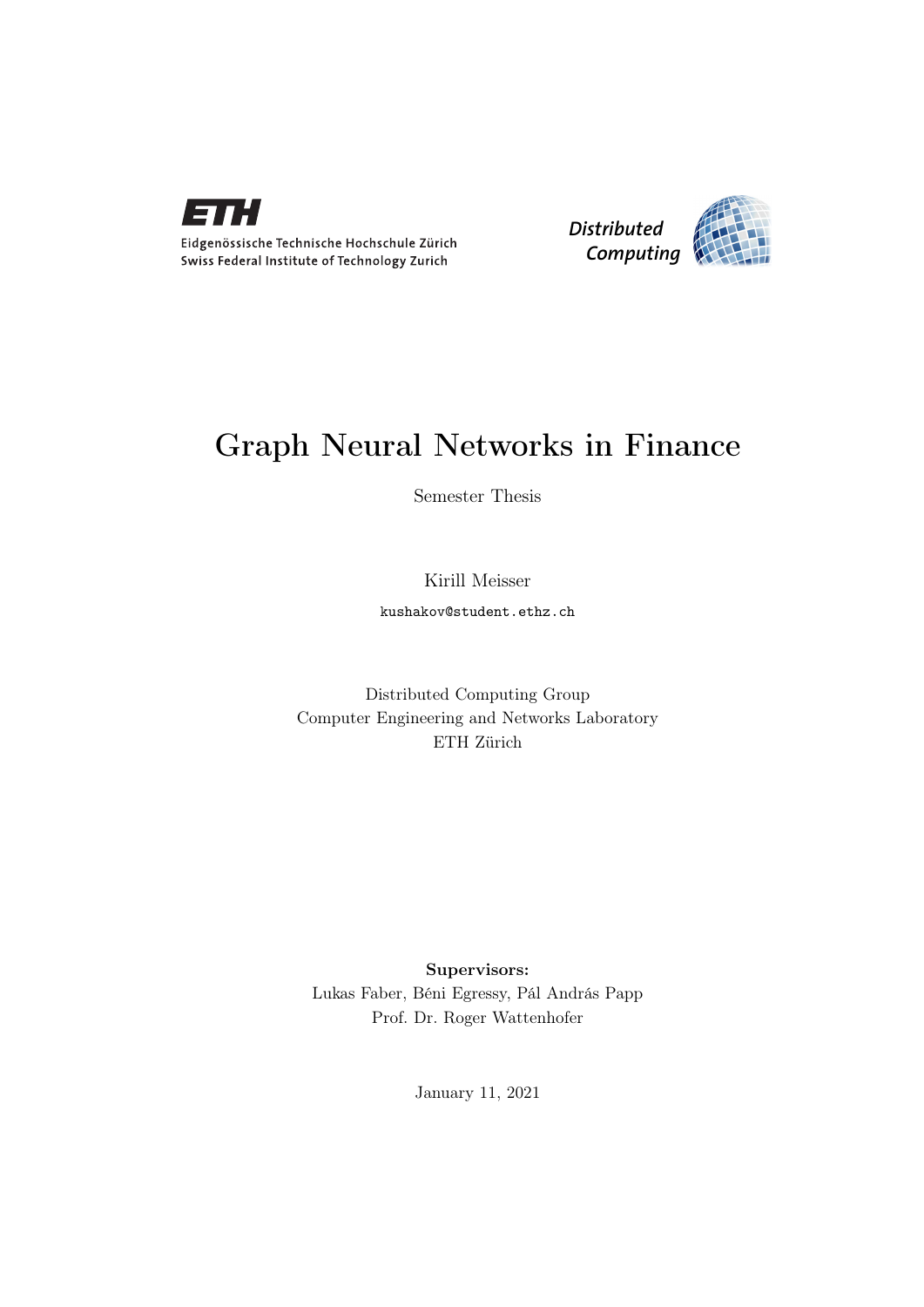### Abstract

<span id="page-1-0"></span>Financial networks can find themselves in a fragile state and the 2007-2008 crisis was a big proof of that. Many institutions went bankrupt and thousands of people lost their jobs. In this thesis, we wanted to explore how default is formed, how it propagates in a financial network and how one can save such a network in the most efficient manner. To help us in this endeavour, we make use of GNNs and create different models that can predict default and the severity of default of actors in a financial network. The accuracy of these models is not as good as we had desired, yet they still have predictive power and show that GNNs can and do learn from financial networks.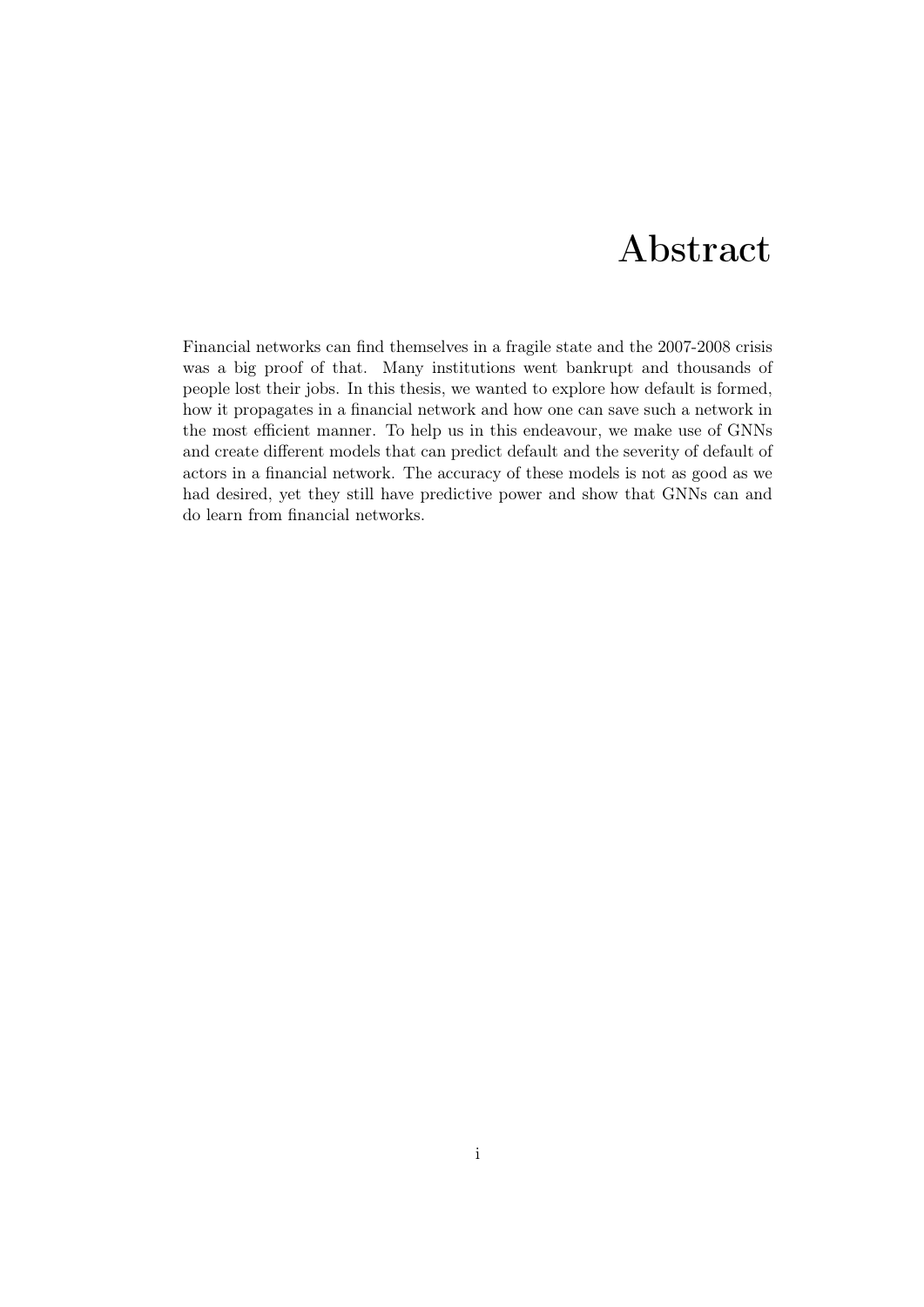# **Contents**

|                                   | Abstract                     |                                                                                         |                |  |
|-----------------------------------|------------------------------|-----------------------------------------------------------------------------------------|----------------|--|
| 1.                                | Introduction                 |                                                                                         |                |  |
|                                   | 1.1                          |                                                                                         | $\mathbf{1}$   |  |
|                                   | 1.2                          |                                                                                         | $\overline{2}$ |  |
| $\bf{2}$                          |                              | <b>Financial Network Model</b>                                                          | 3              |  |
|                                   | 2.1                          | Financial network as a weighted directed graph                                          | 3              |  |
|                                   | 2.2                          | Greatest Clearing Vector Algorithm (GA)                                                 | $\bf 5$        |  |
|                                   | 2.3                          | Default propagation and insolvency levels                                               | $\overline{7}$ |  |
| <b>Graph Neural Networks</b><br>3 |                              |                                                                                         |                |  |
|                                   | 3.1                          |                                                                                         | 10             |  |
|                                   | 3.2                          |                                                                                         | 10             |  |
|                                   | 3.3                          |                                                                                         | 11             |  |
| 4                                 | <b>Procedure and Results</b> |                                                                                         |                |  |
|                                   | 4.1                          | Data generation $\ldots \ldots \ldots \ldots \ldots \ldots \ldots \ldots \ldots \ldots$ | 12             |  |
|                                   | 4.2                          | First model: Binary prediction of default                                               | 13             |  |
|                                   | 4.3                          | Second model: Going deeper                                                              | 14             |  |
|                                   | 4.4                          | Third model: Predicting the required bailout                                            | 15             |  |
|                                   | 4.5                          | Benchmark model: comparing the results                                                  | 17             |  |
|                                   | 4.6                          | Further discussion on the regression task                                               | 18             |  |
| $\bf{5}$                          | Conclusion<br>19             |                                                                                         |                |  |
|                                   | <b>Bibliography</b><br>20    |                                                                                         |                |  |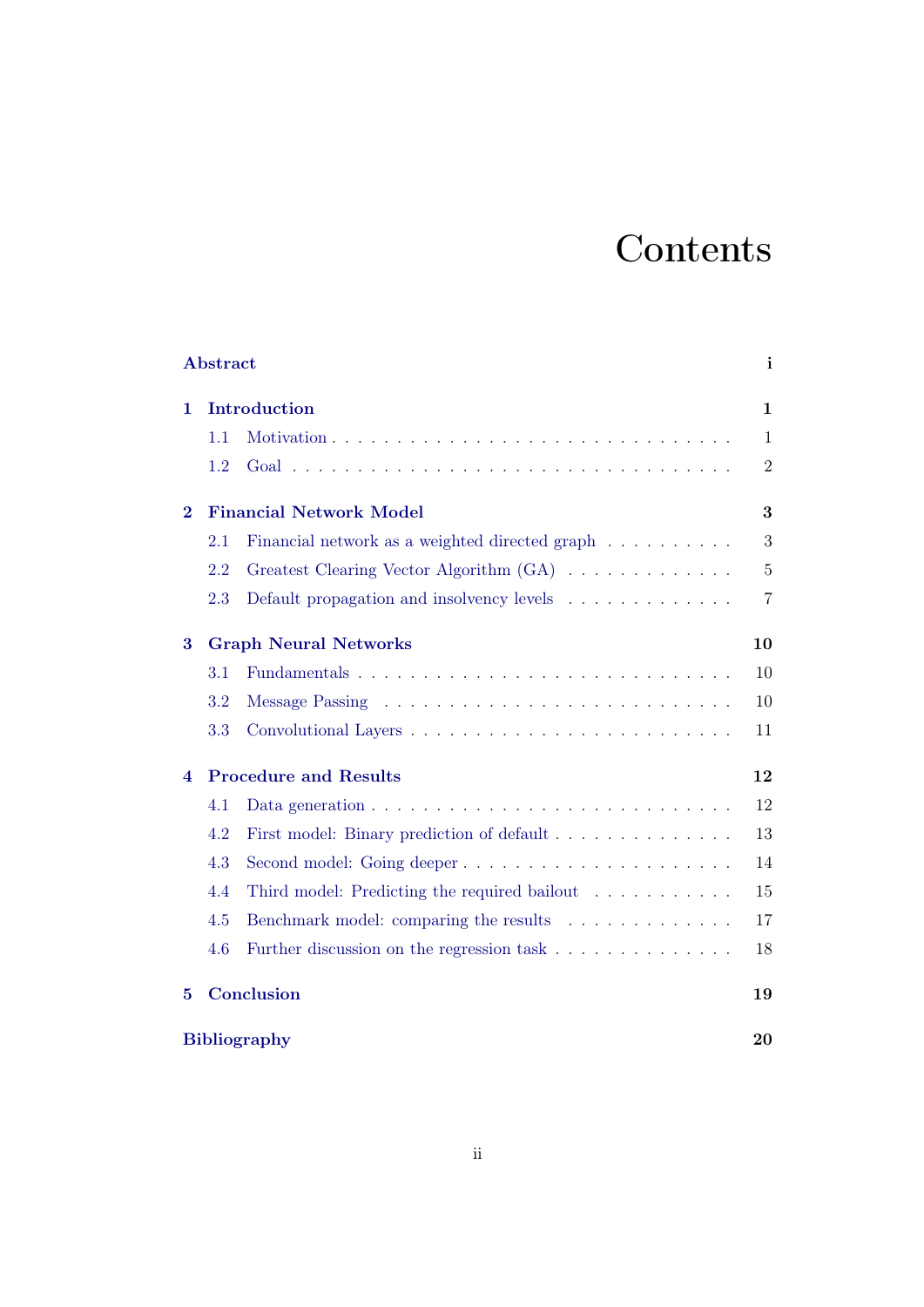## $CHAPTER$  1 Introduction

<span id="page-3-0"></span>In the past few years we have seen a rise in the deployment of Graph Neural Networks (GNNs) that have been used to successfully learn from graph-structured problems. These problems can be encountered in many diverse fields such as social networks, molecular chemistry and traffic prediction. In this thesis, we leverage the power of GNNs and focus on financial networks. We tackle the problem of default propagation in an interconnected network of financial institutions and the best way to save such a network by bailing out key players. The large number of relations and contracts in such a network makes this a difficult problem, in particular one can show that it is  $\mathcal{NP}$ -hard. A solution to such a problem would help policymakers make the right decisions where the answer is complex and requires many considerations.

#### <span id="page-3-1"></span>1.1 Motivation

The financial system can find itself in times of trouble as can be witnessed throughout history, with the latest example being the financial crisis of 2007- 2008. Where one of the big disruptions was the initial bankruptcy of Lehman Brothers which caused an unforeseen market plummet and cascade of further bankruptcies. Ultimately, the crisis wiped out many financial institutions.

During these times the Federal Reserve had difficult decisions to make. Like who to bailout and who to leave behind? These decisions are made based on a variety of factors where one of which is how effective the bailout will be in restoring back the financial network and the economy. This area is where we want to help find a solution by using graph theory and GNNs, so that policymakers can make better decisions that benefit the system as a whole.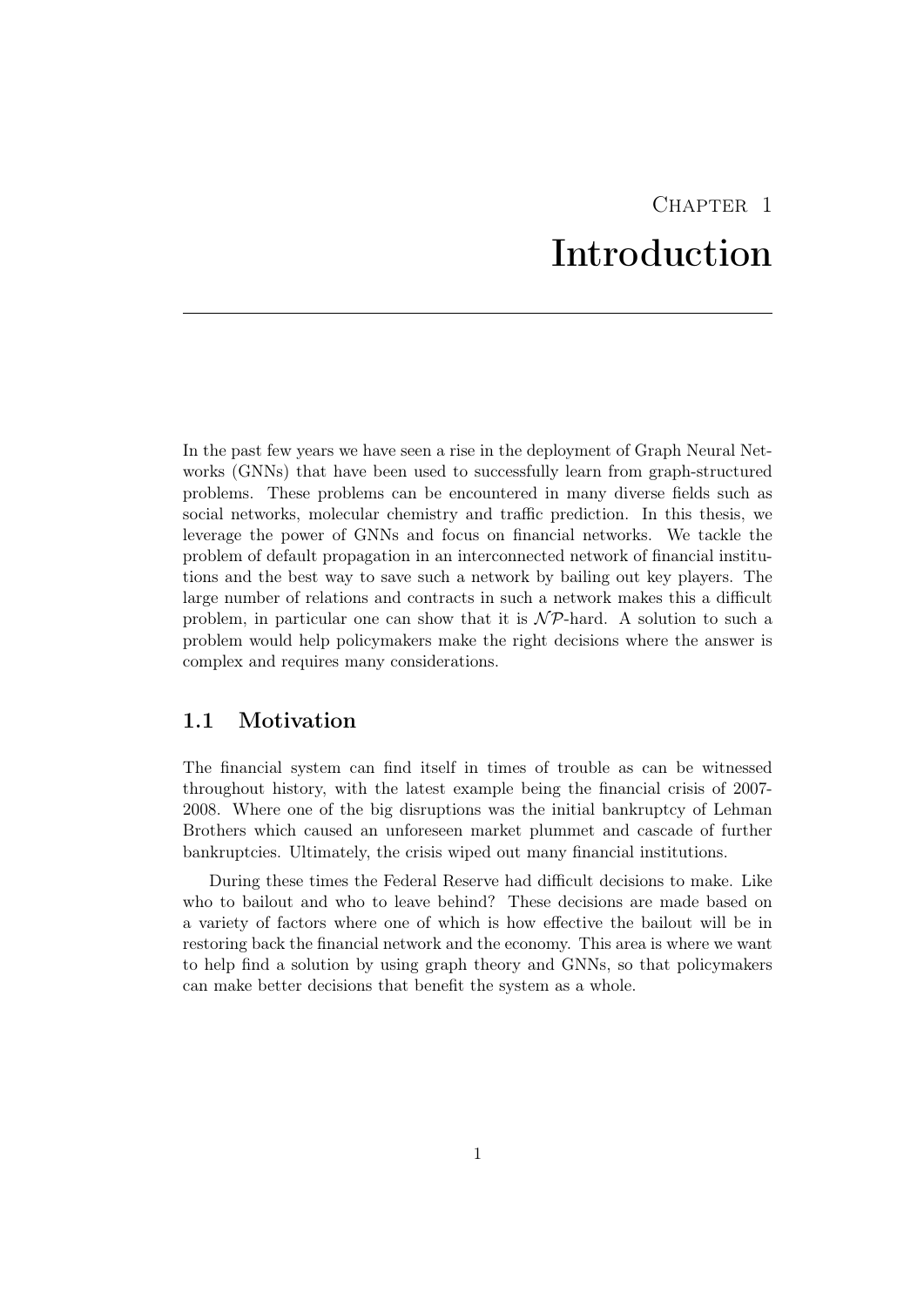### <span id="page-4-0"></span>1.2 Goal

In this thesis, we use GNNs and graph theory to train a model that can assign bailouts to defaulted banks and institutions so that the biggest possible portion of the network can be rescued. Such a system would try to avoid default propagation that causes a domino-like effect where the whole financial system is dragged into failure.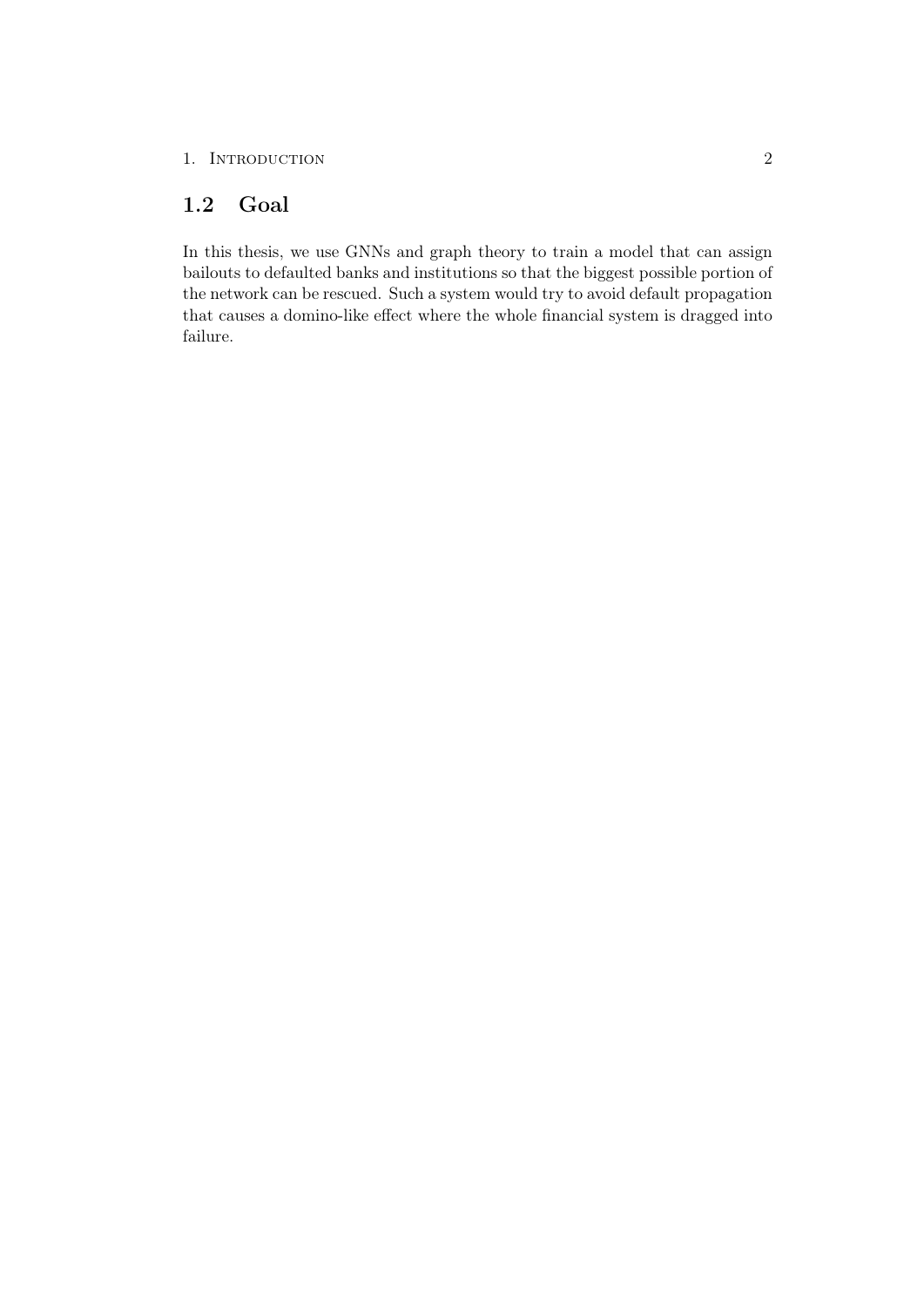### CHAPTER<sub>2</sub>

## <span id="page-5-0"></span>Financial Network Model

#### <span id="page-5-1"></span>2.1 Financial network as a weighted directed graph

Following L.C.G. Rogers and L. C. G. Rogers and L. A. M. Veraart [\[1\]](#page-22-1) we represent a financial network as a weighted directed graph. In this realisation the nodes represent financial institutions (such as banks, investment firms etc.) and each of them is assigned a unique ID. On the other hand the edges correspond to the relations that the banks have. These are unpaid debts, otherwise known as liabilities between banks. The amount of each transaction is represented as a weight that is assigned to each edge and these values can be represented in a matrix form called a *liability matrix*. Finally, each organization has its net assets that are available to them. In case of debt these can be used to pay off loans. We include this information as a node feature that is assigned to each of the institutions in the network. An example of such a model is illustrated in fig. [2.1](#page-6-0) with the values of the assets assigned in the table. Now that we have a rough picture of how a financial network looks like, we can begin to formally define the financial system as follows [\[1\]](#page-22-1).

**Definition 2.1** (Liabilities Matrix). The liabilities matrix is given by  $\mathbf{L} \in \mathbb{R}^{n \times n}$ , where the *ij*th entry  $L_{ij}$  represents the nominal liability of bank i to bank j. We assume that  $L_{ij} \geq 0 \ \forall i, j$  and  $L_{ii} = 0 \ \forall i$ .

**Definition 2.2** (Obligations). The total nominal obligations of bank  $i$  to all other banks in the system are given by  $\bar{L}_i = \sum_{j=1}^n L_{ij}$  and  $\bar{L}$  is the corresponding vector of the total nominal obligations.

Definition 2.3 (Relative Liabilities Matrix). Let L be a liabilities matrix and  $\bar{L}$  the corresponding vector of total nominal obligations. The relative liabilities matrix  $\Pi \in \mathbb{R}^{n \times n}$  is defined by

$$
\pi_{ij} \coloneqq \begin{cases} L_{ij}/\bar{L}_i & ,\; if \; \bar{L}_i \geq 0 \\ 0 & ,\; otherwise \end{cases}
$$

**Definition 2.4** (Net Assets). We denote by  $e_i \geq 0$  the net assets of bank i from sources ouside the banking system. The corresponding vector of net assets is denoted by e.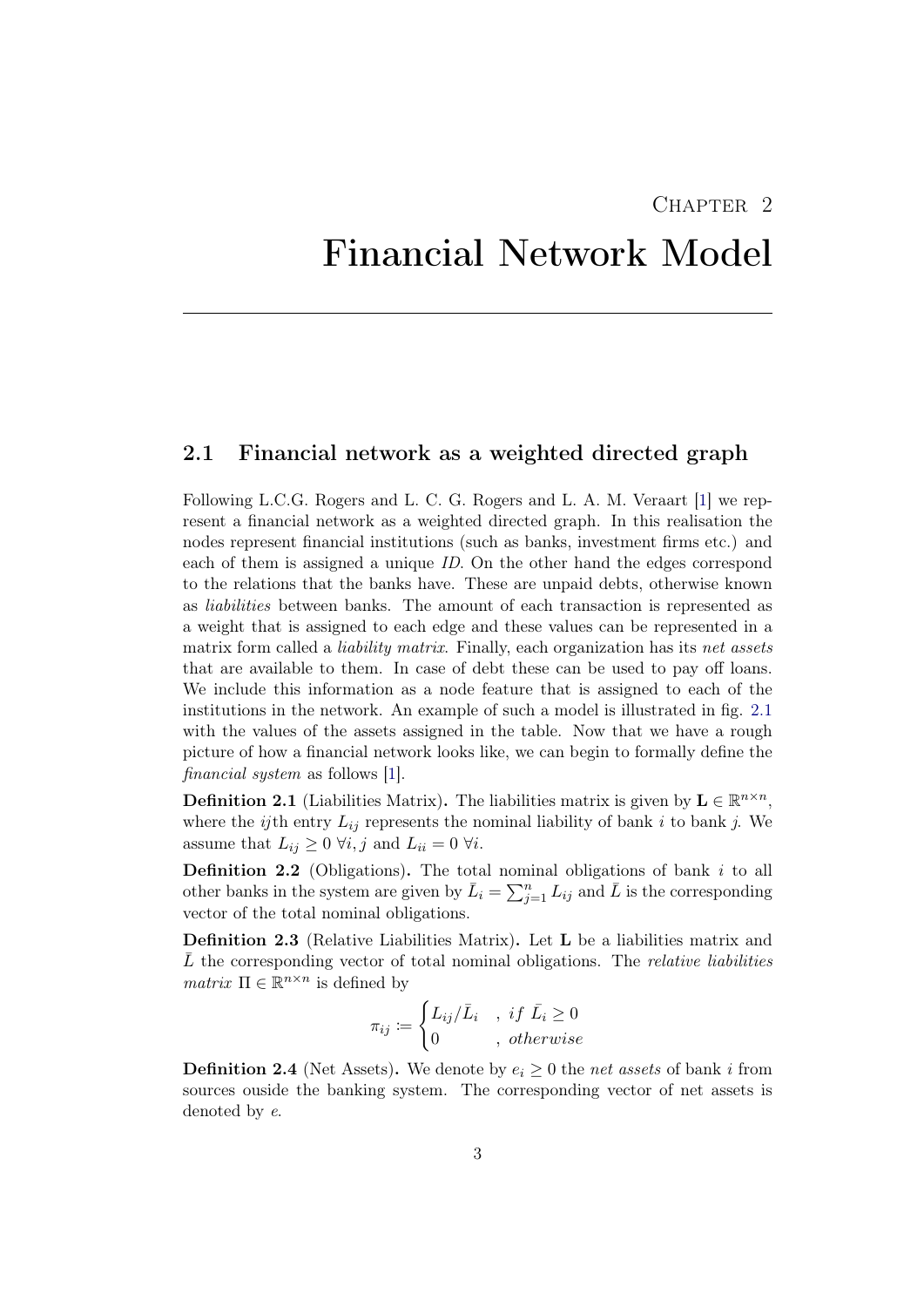2. Financial Network Model 4



| Node ID | Assets |
|---------|--------|
|         |        |
|         | 0.8    |
|         | 0.5    |

<span id="page-6-0"></span>Figure 2.1: Simple example of a financial network

Definition 2.5 (Financial System). We can formally define the financial system as a quadruple  $(L, e, \alpha, \beta)$  where L is the liabilities matrix, e are the net assets and  $\alpha, \beta \in (0, 1]$  are two constants which represent the fraction of the face value of net assets realized on liquidation and the fraction of the face value of inter-bank assets realized on liquidation respectively. The first one takes into consideration that the abrupt sell-off of assets will cause that only a fraction  $\alpha$  of assets can be recovered. While  $\beta$  takes into consideration that early repayment of obligations to the bank in question may not be received in full because of an underlying discount.

Now that we have the main definitions out of the way we are going to introduce the clearing vector. A clearing vector determines payments between banks in the system by assuming some rules. These were originally proposed by Eisenberg and Noe [\[2\]](#page-22-2) and are:

- 1. Limited liabilities: Each node can not pay more than its available cash flow.
- 2. Priority of debt claims over equity: Paying off the liabilities  $L_{ij}$  has priority over everything else, even if the net assets  $e_i$  have to be used for that.
- 3. Proportionality: In case of default, the defaulting bank pays all claimant banks in proportion to the size of their nominal claims on the assets of the defaulting bank.

Given these we can define the clearing vector as follows.

Definition 2.6 (Clearing Vector). A clearing vector for the *financial system*  $(L, e, \alpha, \beta)$  is a vector  $L^* \in [0, \overline{L}]$  such that

$$
L^* = \Phi(L^*)
$$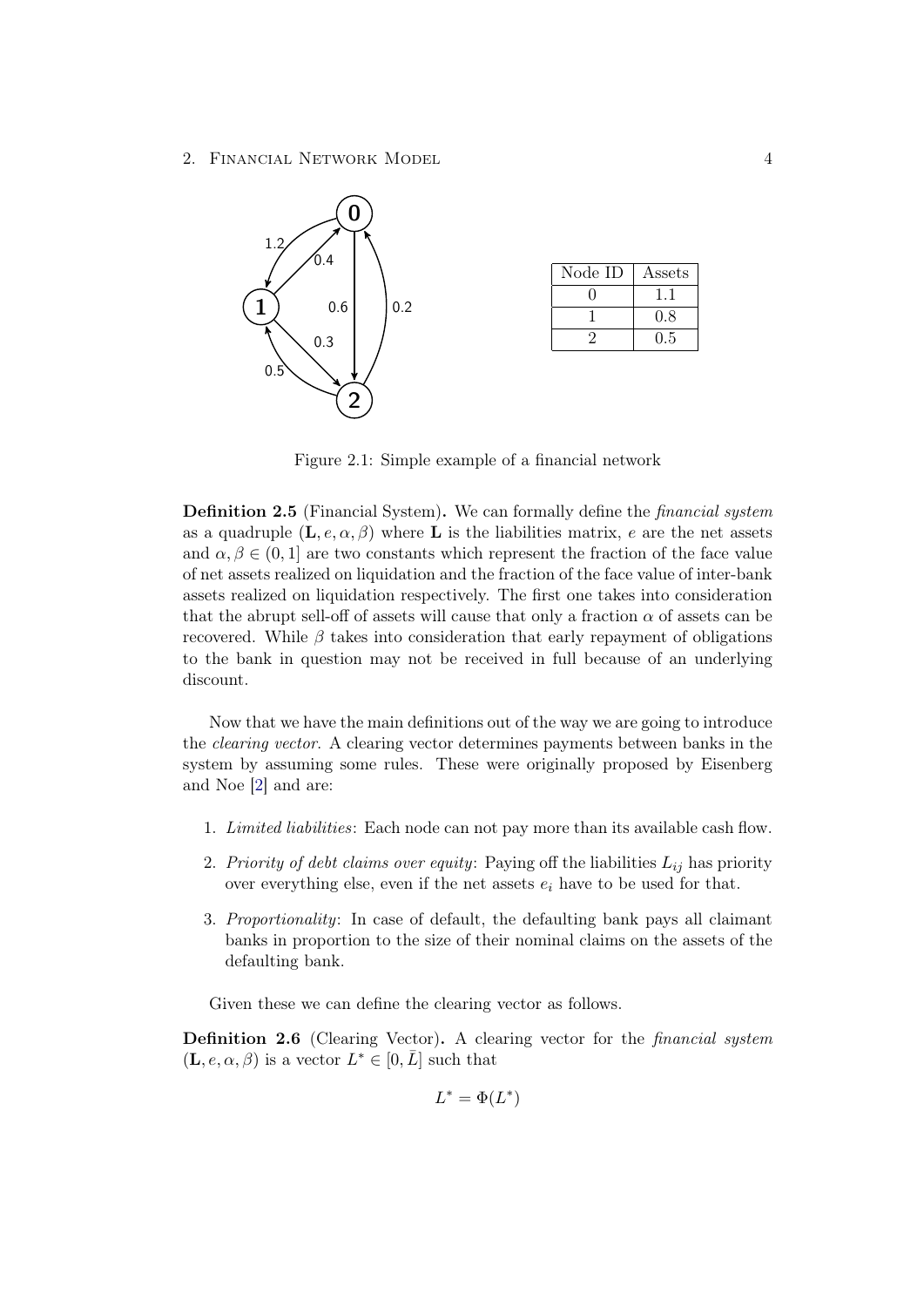#### 2. FINANCIAL NETWORK MODEL 5

where  $\Phi$  is a function defined by

$$
\Phi(L)_i \equiv \begin{cases} \bar{L}_i & , \text{ if } \bar{L}_i \le e_i + \sum_{j=1}^n L_j \pi_{ji} \\ \alpha e_i + \beta \sum_{j=1}^n L_j \pi_{ji} & , \text{ else} \end{cases}
$$

The clearing vector can be interpreted as the cash that each bank has available to pay out to other banks. For example  $L_i^*$  represents the cash that bank i has available to pay out to others. Thus the sum  $e_i + \sum_{j=1}^n L_j^* \pi_{ji}$  represents the value of the total assets the bank  $i$  has at its disposal. If this value exceeds  $\bar{L}_i$ , then bank i is able to meet its obligations and is solvent. Otherwise, if this condition is not met then the bank is in default and it must use its assets to pay off its debt. Once the bank finds itself in default it must sell-off its assets and recall the obligations its owed from others. This process causes losses which were considered by including  $\alpha$  and  $\beta$  in the model, these losses amount to

$$
(1 - \alpha)e_i + (1 - \beta) \sum_{j=1}^{n} L_j^* \pi_{ji}
$$

this demonstrates how default can actually cause additional losses.

#### <span id="page-7-0"></span>2.2 Greatest Clearing Vector Algorithm (GA)

In order to calculate the resulting bank values and the insolvency sets we will be using the Greatest Clearing Vector Algorithm which was also developed by L. C. G. Rogers and L. A. M. Veraart [\[1\]](#page-22-1). This algorithm is defined as follows.

Definition 2.7 (Greatest Clearing Vector Algorithm (GA)). For a financial system  $(L, e, \alpha, \beta)$  the GA algorithm constructs a sequence  $(\Lambda_j^{(\mu)})$  as follows (we use all the definitions as before).

- 1. Set  $\mu = 0, \Lambda_i^{(0)}$  $j^{(0)}_{j} \coloneqq \bar{L} \text{ and } \mathscr{I}_{-1}^{+} \coloneqq \varnothing.$
- 2. For all nodes *i*, compute  $v_i^{(\mu)}$  $\lambda_i^{(\mu)}\coloneqq\sum_{j=1}^n\Lambda_j^{(\mu)}$  $\bar{u}_j^{(\mu)}\pi_{ji} + e_i - \bar{L}_i$
- 3. Define  $\mathscr{I}_{\mu}^{+} := \{1 \leq i \leq n : v_i^{(\mu)} < 0\}$  the set containing all indices of insolvent banks, and  $\mathscr{S}_{\mu}^{+} \coloneqq \{1 \leq i \leq n : v_i^{(\mu)} \geq 0\}$ , the set containing all indices of solvent banks.
- 4. If  $\mathscr{I}_{\mu}^{+} \equiv \mathscr{I}_{\mu-1}^{+}$ , terminate the algorithm.
- 5. Otherwise, set

$$
\Lambda_j^{(\mu+1)} \coloneqq \bar{L}_j, \ \forall j \in \mathscr{S}_\mu^+
$$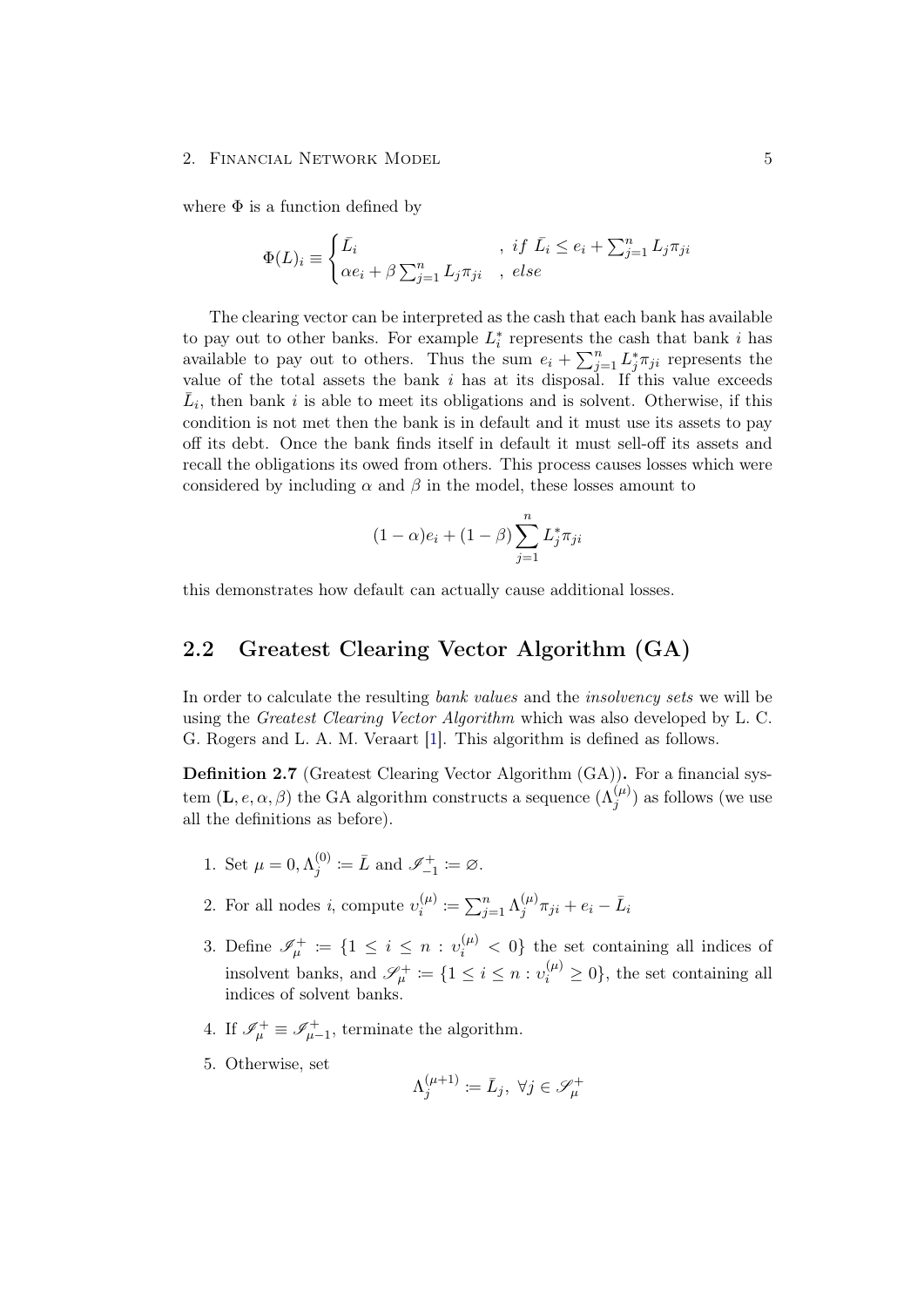2. FINANCIAL NETWORK MODEL 6

and determine the remaining clearing payments by finding the unique solution to the system of linear equations

$$
x_i = \alpha e_i + \beta \{ \sum_{j \in \mathcal{S}_{\mu}^+} \bar{L}_j \pi_{ji} + \sum_{j \in \mathcal{J}_{\mu}^+} x_j \pi_{ji} \} \ \forall i \in \mathcal{J}_{\mu}^+
$$

and setting

$$
\Lambda^{(\mu+1)}_i\coloneqq x_i, \; \forall i\in\mathscr{I}^+_\mu
$$

6. Set  $\mu \rightarrow \mu + 1$  and go back to step 2.

When the algorithm has terminated, the vector  $\Lambda^{(\mu)}$  is a clearing vector.

We call  $\mathscr{I}_{\mu}^+$  the accumulative level- $\mu$  insolvency set and  $\mathscr{S}_{\mu}^+$  the accumulative level- $\mu$  solvency set. Where the accumulative insolvency set increases in size at every iteration and has the following interpretation.

**Definition 2.8** (Accumulative Level- $\mu$  Insolvency Set). An accumulative levelu insolvency set is a set of nodes that contains the  $IDs$  of the banks that are insolvent once all the banks in the accumulative level- $(\mu - 1)$  insolvent set have defaulted.

From the accumulative level- $\mu$  insolvency set we can then derive the level- $\mu$ insolvency set which we will then use to categorize banks in respect to the severity of their default. We define these sets as follows.

**Definition 2.9** (Level- $\mu$  Insolvency Set). A level- $\mu$  insolvency set is a set of nodes that contains only the IDs of the banks that become insolvent once all the level- $(\mu - 1)$  banks have defaulted. That is we can compute the set as

$$
\mathscr{I}_\mu=\mathscr{I}_\mu^+\setminus\mathscr{I}_{\mu-1}^+
$$

In addition to the insolvency sets we further define the *bank value*.

Definition 2.10 (Bank Value). The bank value is calculated by taking the assets of the bank, summing up the liabilities that others are capable of paying towards the bank in question and subtracting the loans that need to be payed out. In other words we can write it as:

$$
V = \Pi^\top L + e - \bar{L}
$$

where  $L$  is the clearing vector that we have calculated by using the GA algorithm. We get the bank value of bank  $i$  by taking the *i*th value of the vector and we know if it is in default if  $V_i < 0$  or solvent if  $V_i \geq 0$ .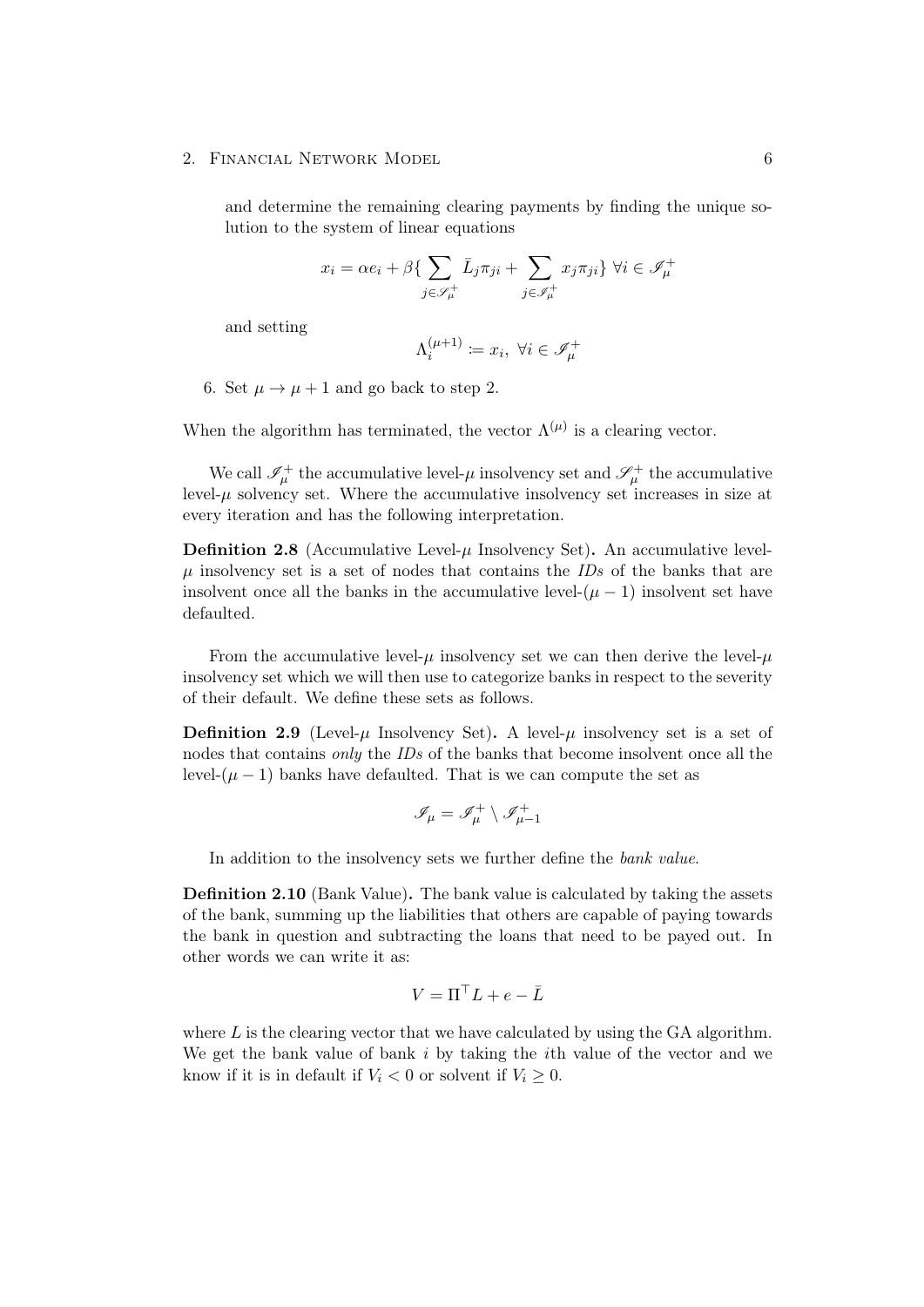#### <span id="page-9-0"></span>2.3 Default propagation and insolvency levels

Having introduced the GA algorithm we can now calculate the insolvency sets of a given financial network. With it we can see how severely default propagation can damage the financial network and how deep the consequences can become when leaving the system be as is. In the following we will see two simple examples of hypothetical financial networks and the devastating effects of default propagation in action. For both examples we will be assuming  $\alpha = 1$  and  $\beta = 1$ , meaning that we do not consider additional losses in case of a default. In figure [2.2](#page-11-0) we can observe a small example of a financial network  $(G_1)$  with 3 banks. In this case we can witness how the bank with ID 1 has too many loans and becomes insolvent with its bank value equal to  $-2$  at the beginning. This insolvency means that bank 0 will only receive a fraction of the money it was due. In fact, because bank 1 has  $\overline{L}_1 = 5$  and the obligation towards bank 0 is 2 units of money, bank 0 will only receive  $\frac{2}{5}$  of  $L_1$ . Where  $L_1$  represents the cash that bank 1 has available to pay out others and is found by performing the GA algorithm. By not receiving all the money bank 0 was due, it too finds itself in a position of insolvency because of bank 1. To see the defaults more clearly we can write down the mathematical expressions for the bank values as

$$
V_0 = e_0 + L_1 \pi_{10} + L_2 \pi_{20} - \bar{L}_0 = 0 + 2.5 \cdot 0.4 + 1 \cdot 0 - 2 = -1.0
$$
  

$$
V_1 = e_1 + L_0 \pi_{01} + L_2 \pi_{21} - \bar{L}_1 = 1 + 1 \cdot 0.5 + 1 \cdot 1 - 5 = -2.5
$$
  

$$
V_2 = e_2 + L_1 \pi_{12} + L_0 \pi_{02} - \bar{L}_2 = 10 + 1 \cdot 0.5 + 2.5 \cdot 0.6 - 1 = 11.0
$$

where we can simplify it further by writing the bank values in the vector form

$$
V_{G_1} = \begin{bmatrix} -1.0\\ -2.5\\ 11.0 \end{bmatrix} \tag{2.1}
$$

As we can see the first two elements are negative, this indicates the insolvency of banks 0 and 1. Since bank 1 becomes insolvent without the influence of others, we call it level-0 insolvent. On the other hand, the default of bank 0 is dependent on whether or not bank 1 is solvent, thus per definition it is level-1 insolvent. It is curious to note that we could save this network entirely by bailing out bank 1 with 2.5 units of money.

The second example network  $(G_2)$  can be seen in figure [2.3.](#page-11-1) In this case bank 0 is a level-0 insolvent bank. Not being able to pay its liabilities in full it drags in bank 1 which becomes a level-1 insolvent bank. Now, bank 1 also does not manage to pay off all its debts and causes the default of bank 2 which now finds itself in the level-2 insolvency set. The final bank value vector that we obtain is: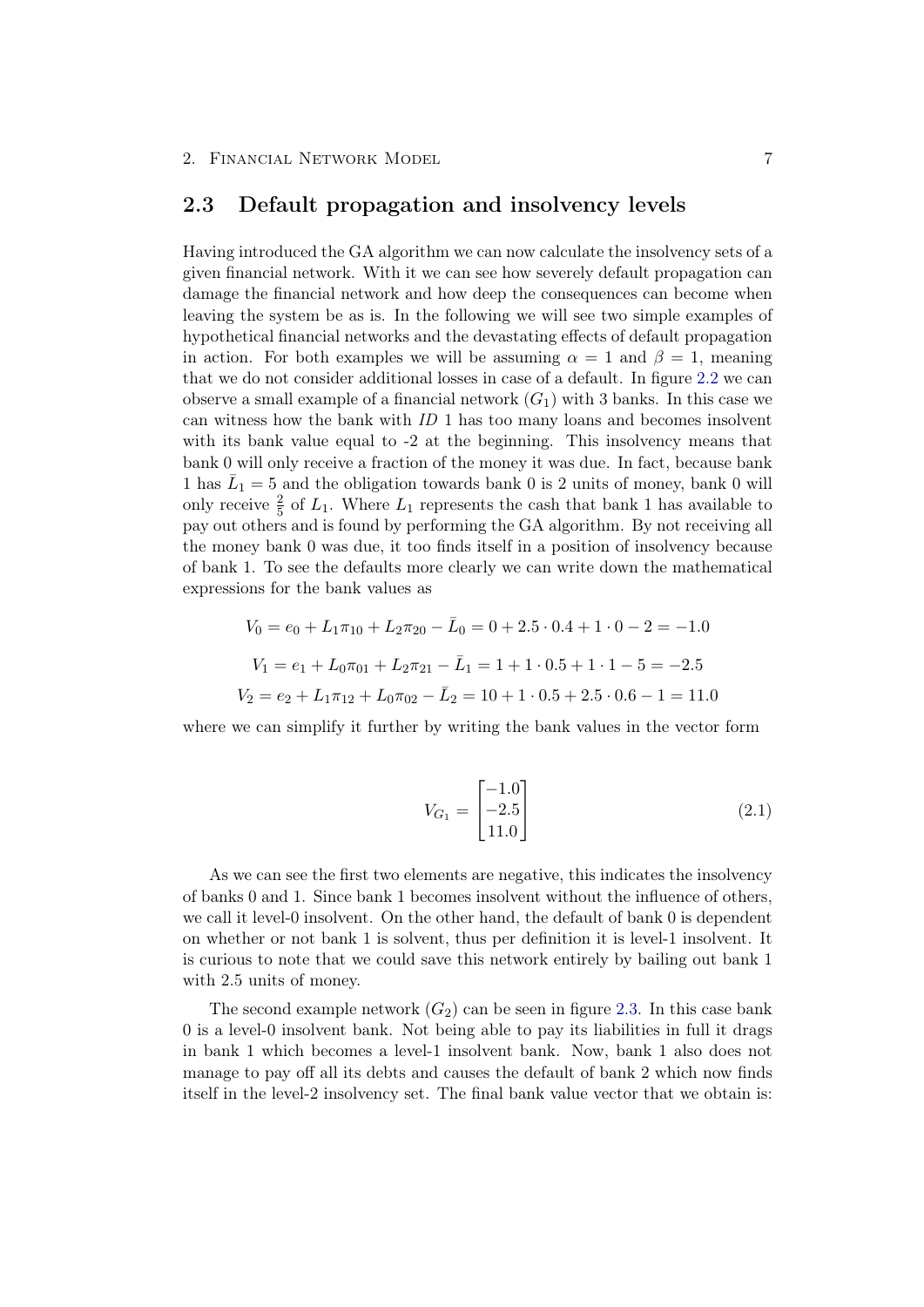2. FINANCIAL NETWORK MODEL 8

$$
V_{G_2} = \begin{bmatrix} -2.0\\ -1.25\\ -1.25\\ 106.0 \end{bmatrix}
$$
 (2.2)

In this case it is also good to note that by injecting bank 0 with only 2.0 units of money we can save all three banks.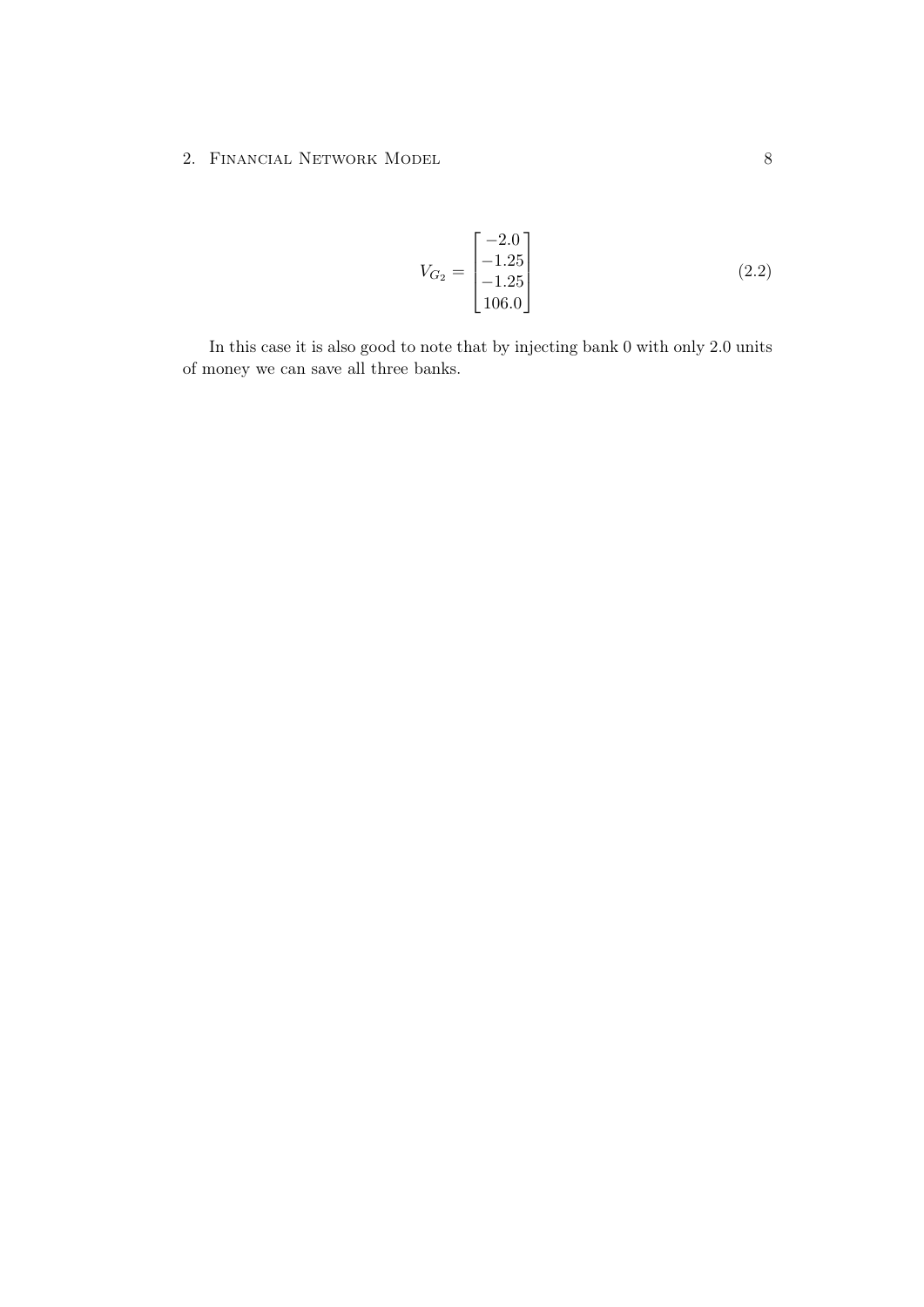2. Financial Network Model 9



| Node ID | Assets |
|---------|--------|
|         |        |
|         |        |
|         |        |

Figure 2.2: Simple example graph  $G_1$  where we have node 1 belonging to the level-0 insolvency set and node 0 belonging to level-1 insolvency set.

<span id="page-11-0"></span>

<span id="page-11-1"></span>Figure 2.3: Example graph  $G_2$  where node 0 is the first to go insolvent, followed by node 1 (level-1 insolvent) and node 2 (level-2 insolvent)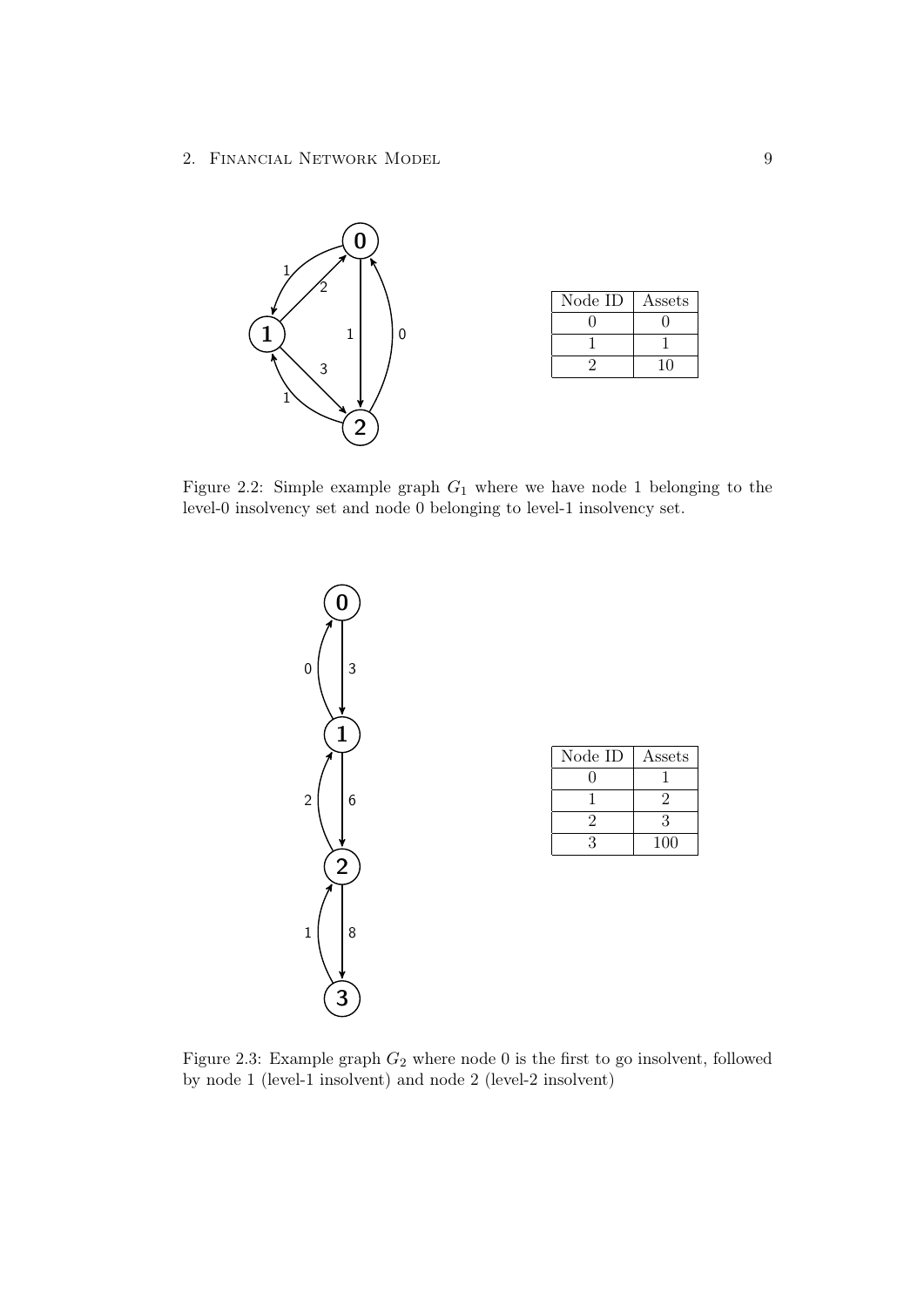### CHAPTER<sub>3</sub>

## <span id="page-12-0"></span>Graph Neural Networks

In this chapter we are going to take a quick tour around graph neural networks, the heart of this thesis. We are going to look at the basis of these models, what the principles are that make them work and finally we introduce NEConv our custom convolutional layer.

#### <span id="page-12-1"></span>3.1 Fundamentals

Graph neural networks (GNNs) are machine learning models that manage to model graph dependencies by using message passing between neighboring nodes and due to this property they have risen in popularity in the recent years [\[3\]](#page-22-3).

In GNNs we have two types of features: node features  $h_i^t$  and edge features  $e_{ij}^t$ , node features as the name suggests are assigned to nodes of the graph while edge features are assigned to edges. The node features initially describe the properties of the corresponding node they are linked to, but as we apply convolutional layers with message passing these node representations change and begin to contain information about the features of the neighboring nodes. These convolutions allow us to then perform different predictions such as: node classification/regression, graph classification/regression and link prediction.

### <span id="page-12-2"></span>3.2 Message Passing

The message passing paradigm is the backbone of GNNs and can be decomposed into two processing steps. The two steps are an edge-wise and a node-wise computation that is made every round, it looks as follows:

• Edge-wise:

$$
m_e^{(t+1)} = \phi(h_v^{(t)}, h_u^{(t)}, w_e^{(t)}), \quad (u, v, e) \in \varepsilon
$$

• Node-wise:

 $h_v^{(t+1)} = \psi(h_v^{(t)}, \rho(\{m_e^{(t+1)} : (u, v, e) \in \varepsilon\}))$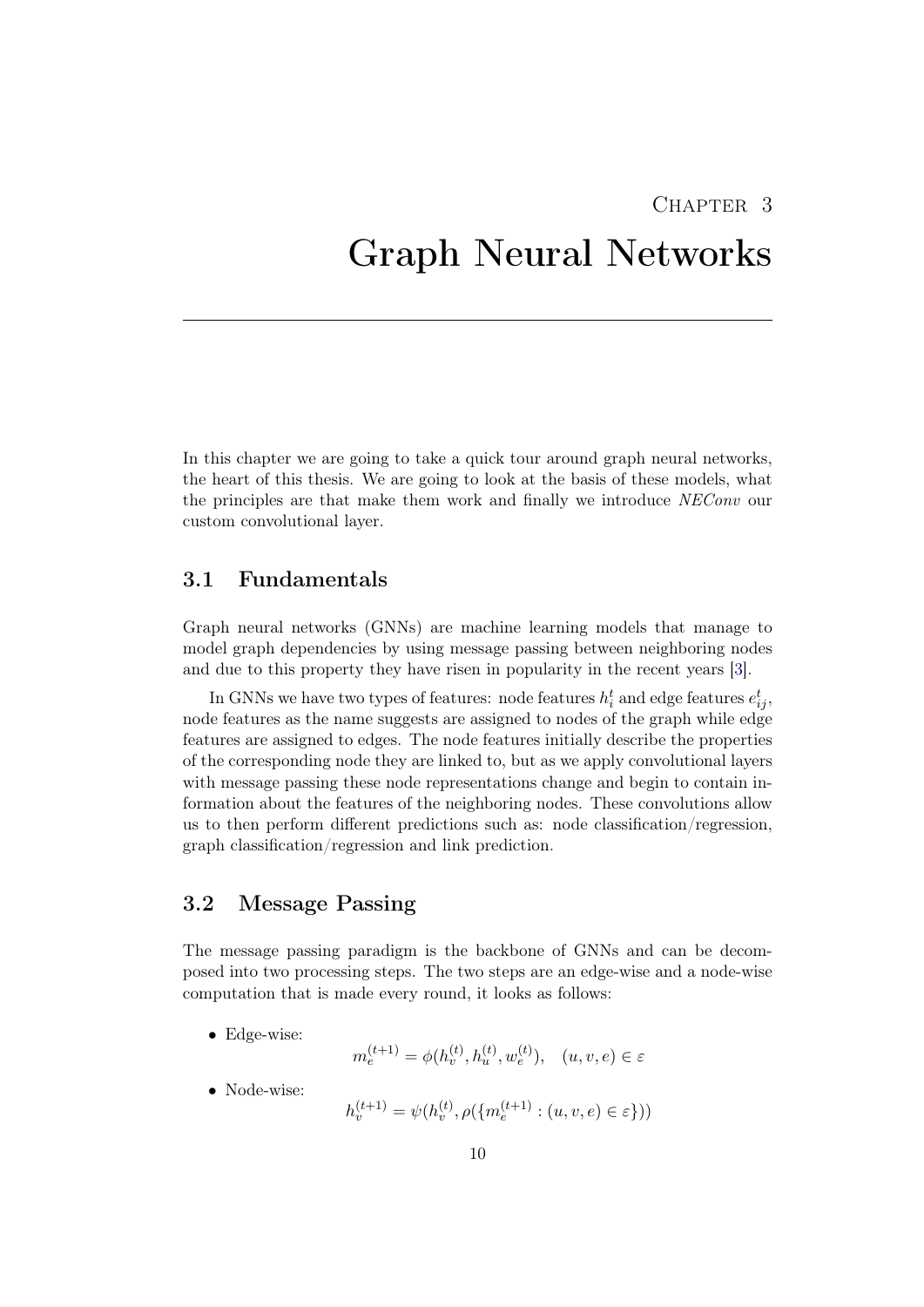#### 3. GRAPH NEURAL NETWORKS 11

In the above equations,  $\varepsilon$  is the set of edges contained in the graph. Then  $\phi$ is the message function which is defined on each edge. It generates a message by combining the edge feature with the features of its incident nodes. Meanwhile,  $\psi$  is an *update function* defined on each node which is used to update the states. It uses the past node features and combines them with the aggregation of the neighbor messages in the *reduce function*  $\rho$ .

In other words, messages  $m_e^{(t)}$  are generated on each edge and take into consideration the features of the neighboring nodes and edges. The nodes then aggregate these messages into a single representation and combine it with their own node representation to form newly updated node features  $h_v^{(t+1)}$ .

#### <span id="page-13-0"></span>3.3 Convolutional Layers

Now that we have familiarized ourselves with the fundamentals and the message passing paradigm we can proceed to take a look at the different convolutional layers that were developed in the past literature which we found to be adapt to the problem we were trying to solve. In addition we introduce a convolutional layer that was specially developed for this thesis.

We began by using the NNConv [\[4\]](#page-22-4) layer since it is one of the few layers that accounted for edge features and was a good place to start our experiments. We then switched to GraphConv [\[5\]](#page-22-5) and SAGEConv [\[6\]](#page-22-6) to see whether we could improve the predictive performance. While these two models are more complex, they only consider node features and thus ignore the information that is contained in the edges of our financial network. To this end we propose a new convolutional layer called NEConv which considers both node and edge features while being more complex and adapt than NNConv for the problem we were trying to solve.

Definition 3.1 (NEConv).

$$
h_{\mathcal{N}(i)}^{t+1} = aggregate(\{FF(concat(e_{ij}, h_j^t)), \forall j \in \mathcal{N}(i)\})
$$

$$
h_i^{t+1} = \sigma(W \cdot concat(h_i^t, h_{\mathcal{N}(i)}^{t+1}))
$$

The NEConv layer takes into consideration both the node features  $h_j^t$  of the neighbors and the features of the incoming edges  $e_{ij}$  of a given node i. It then propagates them through a feed-forward network (FF) and after an aggregation stores the representation in  $h_{\mathcal{M}_{d}}^{t+1}$  $\chi_{N(i)}^{t+1}$ . Finally,  $h_{\mathcal{N}(i)}^{t+1}$  $\mathcal{N}(i)$  is concatenated with the node's own representation  $h_i^t$  and is sent through a linear layer W and an optional non linearity  $\sigma$ .

The idea behind NEConv is that by using both types of features we have more information at our disposal and the network would be able to learn better from it.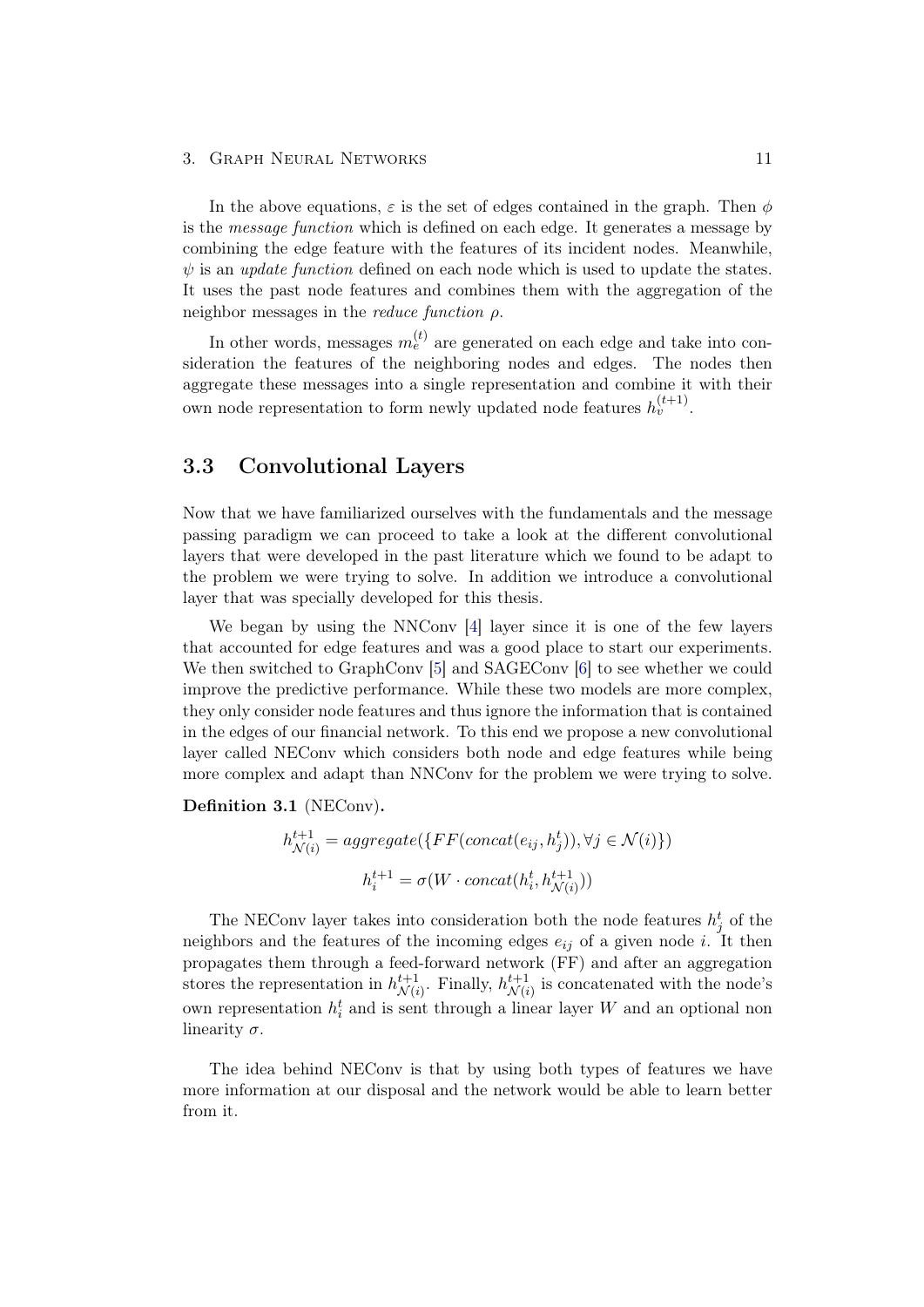# <span id="page-14-0"></span> $CHAPTER$  4 Procedure and Results

Before tackling the main goal of optimizing the bailout strategy given a financial network, we tried to solve less demanding problems. In this chapter we are going to look at the different prediction models we devised for these problems, how we generated the training and test data and finally how we trained and evaluated these models.

#### <span id="page-14-1"></span>4.1 Data generation

In order to train and test any machine learning model we need access to data. Yet, for various reasons obtaining real-world data is not possible and thus we resorted to synthetic datasets. To do this we wrote a graph generator that generates random financial networks given the number of desired samples and parameters  $\alpha$ and  $\beta$ . To generate connected graphs, we start with a randomly chosen spanning tree, to which we randomly add edges with uniform probability. In the implementation of the generator we decided to always add two anti-parallel edges between two nodes, which would indicate that both banks have a liability towards the other. One could argue that this must not always be the case and that is correct. We can solve this issue by setting the weight (loan) to zero for the desired edge, in doing so we can also represent one-way relations and maintain our two-way edge representation. The two-way edge representation is important to us because it enables us to have good message passing across the network, where every node can receive messages from its direct neighbors.

Now that we know how we generate the graph structure it is time to assign node features, edge weights and labels to have a complete data sample. We assign the node features and edge weights uniformly at random for each sample in order to represent random financial networks. Finally, we label each of the nodes depending on the task we want to accomplish, for example by using the clearing vector algorithm.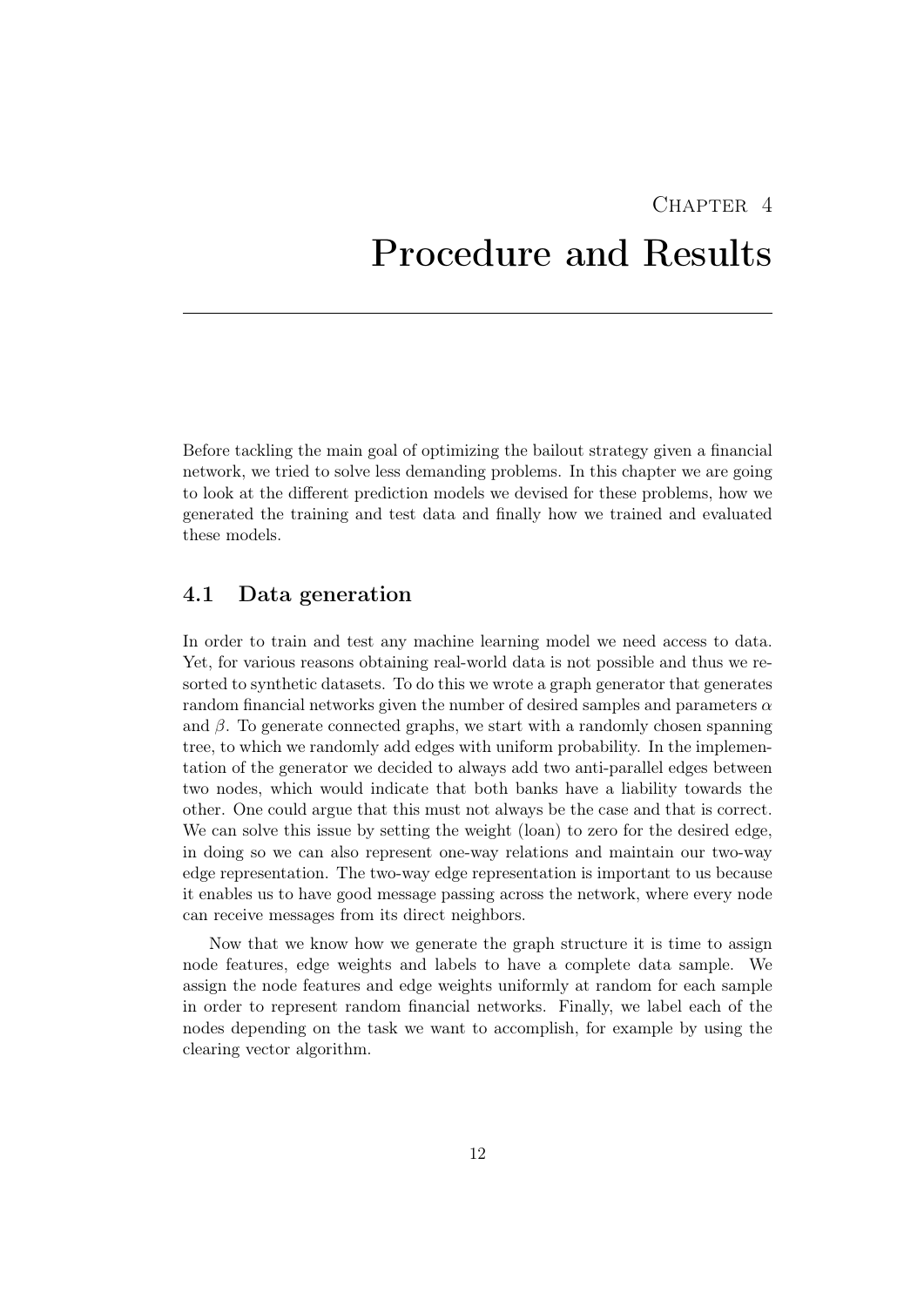$(0)$ 

#### <span id="page-15-0"></span>4.2 First model: Binary prediction of default

To begin getting to know GNNs and how they work we started to build a model that given the financial network, the loans and the assets would predict whether the bank is in default or not. Thus in this task we are only concerned with a binary classification. The classes being: insolvent (0) or solvent (1). For this task we are going to utilize a two dimensional node feature space that includes the assets and the outgoing liabilities of bank  $i$ , that means that we can write the features for each node as follows:

$$
h_i^{(0)} = [assets\ of\ bank\ i\ ,\ outgoing\ liabilities\ of\ bank\ i]
$$

As for the edge features we are just going to use the weights (loans) that are assigned to each edge. Furthermore we are going to use the NNConv convolutional layer as our model, where for the aggregation function we will take the sum of the incoming messages, for the mapping  $f_{\Theta}$  we are going to use a linear transformation and finally a readout layer to transform the two dimensional node representations into a one dimensional output.

For our training and test data we use the previously discussed data generator. We train our model on 1000 generated graphs which all contain banks that reach level-3 insolvency, we do this by filtering them out during generation and storing them in a dataset. As for our test set we use another 50 graphs that again all contain banks that reach level-3 insolvency. All that is left to do now is train the model, we do this for 30 epochs and use binary cross entropy as our loss function. Finally we evaluate the performance by looking at the accuracy per insolvency level, Table [4.1](#page-15-1) shows the results. Here we can notice how we achieve outstanding performance for level-0 insolvent banks and the solvent banks (shown as level -1 in the table). As for the higher-level insolvent banks we can see a noticeable deterioration of performance as we go higher. This was to be expected since we are using only one NNConv layer, in such a configuration each node considers only the information from his direct neighbors. In order to be able to predict higher level insolvencies in a more accurate manner we need to add layers. This is exactly what we are going to do in the next step.

| Level |     | Total Number of Samples   Total Correct Predictions | Total Incorrect Predictions | Accuracy |
|-------|-----|-----------------------------------------------------|-----------------------------|----------|
|       | 659 | 658                                                 |                             | 0.998    |
|       | 282 | 197                                                 |                             | 0.699    |
|       |     |                                                     | 55                          | 0.368    |
|       |     |                                                     |                             | 0.491    |
|       |     |                                                     |                             | 0.956    |

<span id="page-15-1"></span>Table 4.1: Performance of the one layer NNConv model using 50 evaluation graphs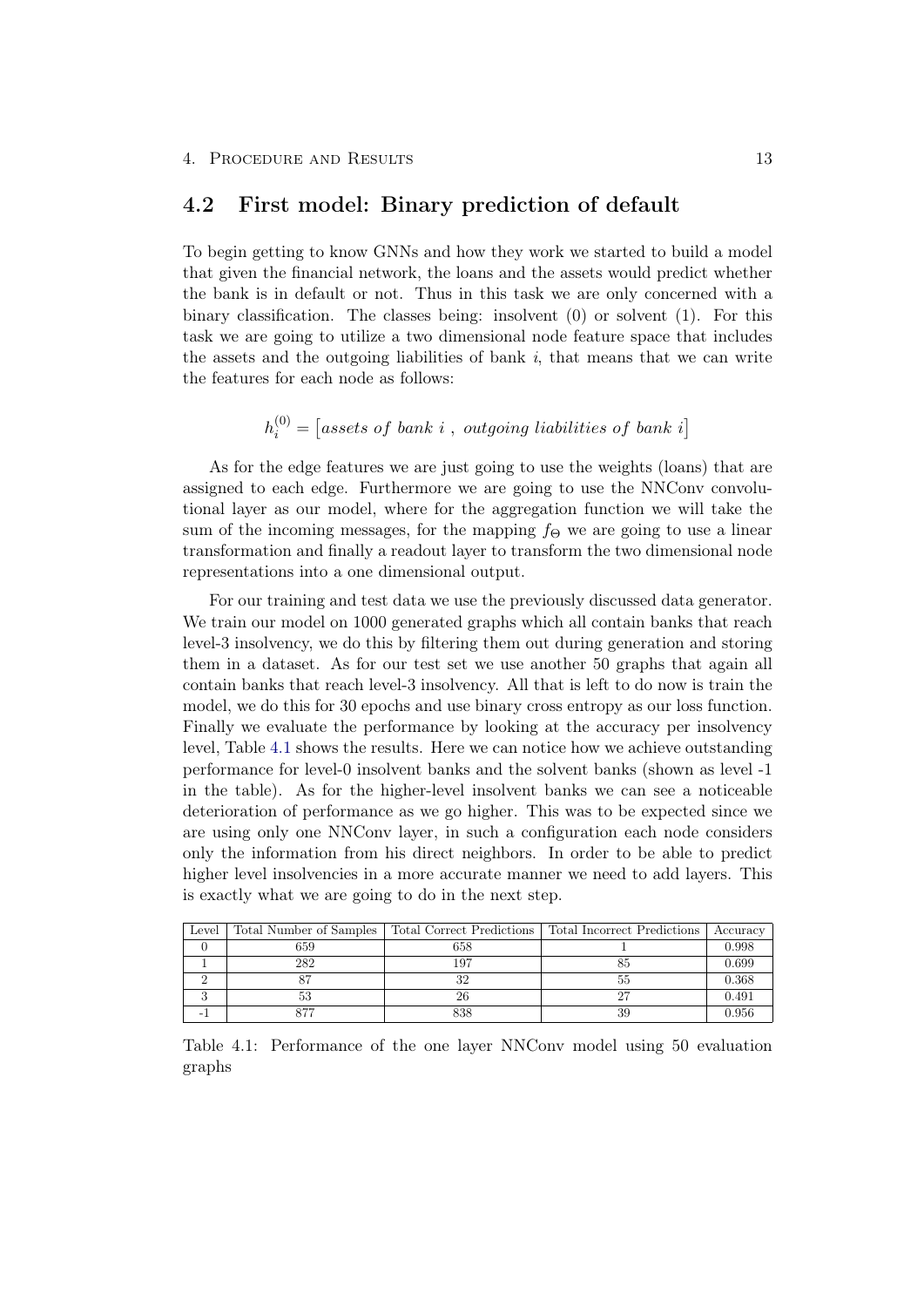### <span id="page-16-0"></span>4.3 Second model: Going deeper

In the last section we have built a classifier that categorizes banks into two classes: solvent and insolvent ones. We have seen how the model manages to predict well the level-0 insolvency or solvency of a given bank. Now what we want to achieve is a better performance in the higher level insolvencies and we hoped to accomplish that by adding more NNConv layers on top of the existing model. Precisely we attempted models with two to four NNConv layers and different architectural variations of these. In the end we found the best results to be achieved with three NNConv layers where the first two layers are exactly the same and share weights, while the third layer is a new one where on top of it we have a readout layer that converts the outputs to a single dimension so that we can perform classification.

In order to combat class imbalance between the solvent banks (of which there are much more) and the different levels of insolvent banks, we implemented a weighted binary cross entropy function so that every level has its corresponding weight assigned to it and thus its contribution appropriately considered. The weights for the different levels were calculated empirically by considering the proportion of the total number of nodes that the corresponding level represents and then taking the inverse of it. In other words we can write the weights in a vector as so:

$$
w = \begin{bmatrix} w_0 & w_1 & w_2 & w_3 & w_{-1} \end{bmatrix}
$$

$$
= \begin{bmatrix} \frac{1}{(\frac{level\ 1\ nodes}{total\ nodes})} & \frac{1}{(\frac{level\ 1\ nodes}{total\ nodes})} & \frac{1}{(\frac{level\ 2\ nodes}{total\ nodes})} & \frac{1}{(\frac{level\ 3\ nodes}{total\ nodes})} & \frac{1}{(\frac{level\ -1\ nodes}{total\ nodes})} \end{bmatrix}
$$

$$
\approx \begin{bmatrix} 2.5 & 6.0 & 19.0 & 37.0 & 8.0 \end{bmatrix}
$$

Where we have assigned a higher weight to the solvent banks because else the class of the insolvent banks was too dominant and the model started predicting only zeros.

Having setup our model we then train it on a data set of 3000 graphs that all contain banks with level-3 insolvency for five epochs. To evaluate our model we will again be using the same 50 graphs that were used before for the first model and in Table [4.2](#page-17-1) you can see the corresponding accuracies for each level like before. By looking at these new results we can definitely see a big improvement for the higher level insolvencies, yet we can also witness some significant decline in performance of the solvent bank prediction. This may be likely due to the fact that the information regarding this is lost after propagating through 3 NNConv layers. Overall, we can say that adding more layers gave us a good performance bump which was to be expected given the deeper nature of this network.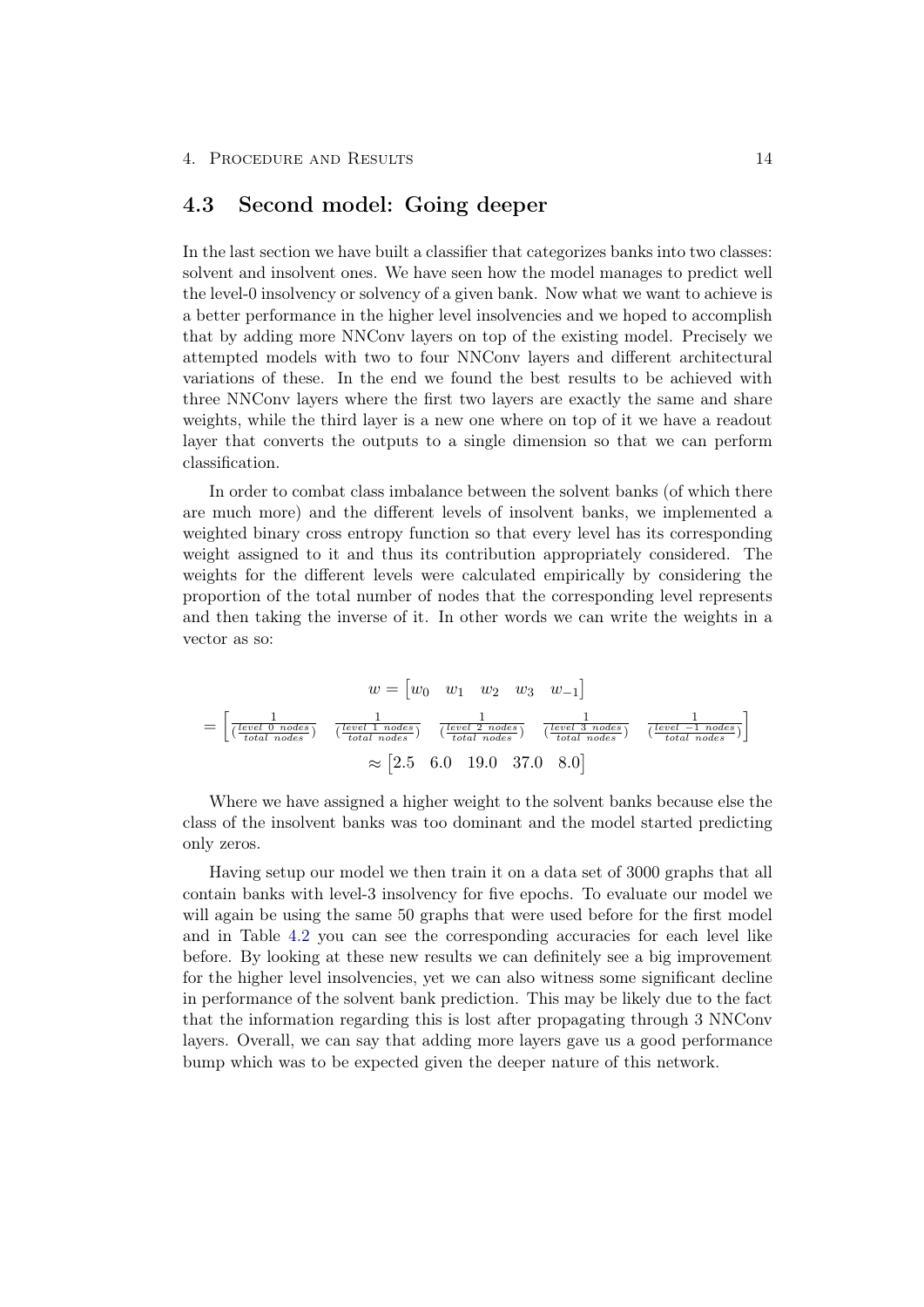#### 4. PROCEDURE AND RESULTS 15

| Level | Total Number of Samples | Total Correct Predictions | Total Incorrect Predictions | Accuracy |
|-------|-------------------------|---------------------------|-----------------------------|----------|
|       | 659                     | 659                       |                             | 1.000    |
|       | 282                     | 274                       |                             | 0.972    |
|       |                         |                           |                             | 0.943    |
|       |                         |                           |                             | 0.906    |
|       |                         | 653                       | 224                         | 0.745    |

<span id="page-17-1"></span>Table 4.2: Performance of the three layer NNConv model using 50 evaluation graphs

#### <span id="page-17-0"></span>4.4 Third model: Predicting the required bailout

For this last completed model we change course and modify our problem into a regression task. More precisely, we want to be able to predict how much money each bank would need in order to avoid insolvency. That is, how big the bailout has to be in order to elevate the bank's value above zero and thus turn it back operational. These values were calculated with the clearing algorithm previously discussed in Chapter [2,](#page-5-0) where by using the obtained clearing vector we can calculate the bank values of each node in the graph. Now for the banks with a positive bank value the label is set to zero since these banks are solvent and do not require any bailout. Meanwhile, for the banks with a negative bank value (insolvent banks) the label is created by taking the bank value and multiplying it by a minus. This positive number then represents the amount of money that needs to be injected into the failing bank.

Up until now in the previous models we have always used NNConv layers and at the beginning of this task an attempt was made to reuse the same architecture as in the last section. Unfortunately, such a model performed underwhelmingly and it was time to go back to the drawing board. After some thought we decided to change the underlying NNConv layer in favor of the SAGEConv layer. In contrast to NNConv where edge features and node features are considered, SAGEConv utilizes only node features and omits the edge ones. Because of that we needed to do some feature engineering and try to incorporate the data that is present in the edges into additional node features that can then be used by the SAGEConv based model. To do this we came up with different statistical measures such as the mean, max and the median of the ingoing and outgoing liabilities. These then formed the new 12 dimensional node representations.

Having our data in the right form we can begin to build our model and then commence with the training. For our model we take the SAGEConv layer as our main building block, but we modify it slightly by adding the sum operation as an aggregate function option. Many configurations were experimented with by varying the depth of the network, placing multi layer perceptrons (MLPs) in between the layers, using residual connections and concatenating different types of networks together. Two configurations performed the best in respect to the others. The first one being the 4 layer deep SAGEConv model with single hidden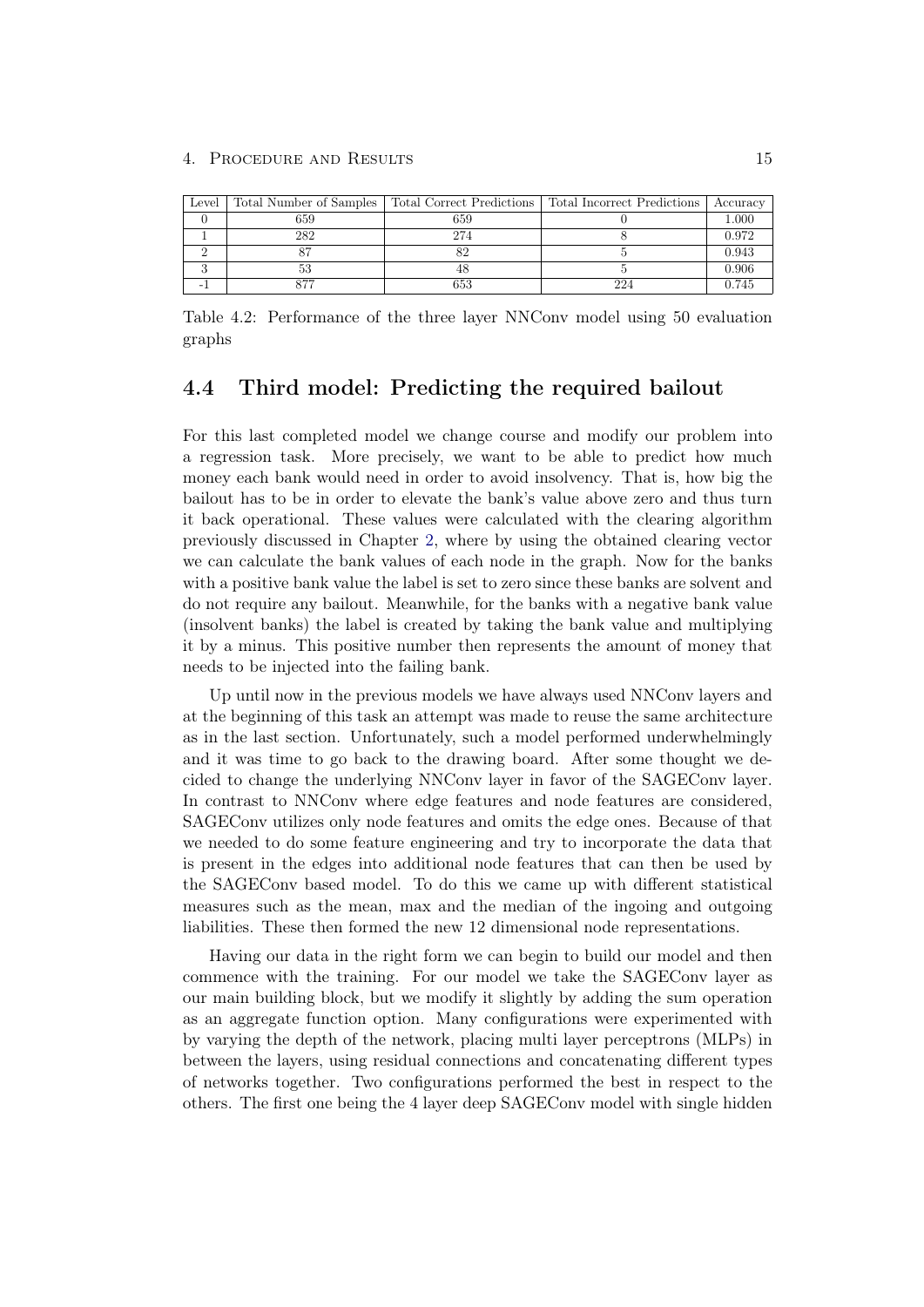| Level | Total Number of Samples | <b>MSE</b> |
|-------|-------------------------|------------|
|       | 403                     | 0.0655     |
|       | 148                     | 0.0886     |
|       | 58                      | 0.0425     |
| 3     | 26                      | 0.0381     |
|       | 338                     | 0.0065     |

<span id="page-18-0"></span>Table 4.3: Performance of the 4-layer SAGEConv model evaluated on 25 graphs

layer MLPs in between the layers and at the output. Meanwhile, the second one was built by concatenating different intermediate representations which were then fed to another MLP. By intermediate representations we mean the convoluted features which come out after each convolution with SAGEConv. Such a process could be seen as inserting residual connections where we capture the data and do not let it propagate further.

Now that we have the model we can begin training it. We use the same 3000 graph dataset as before but the node features and labels are modified in order to adapt to the new architecture and regression problem. For our cost function we use the mean squared error (MSE) as we want to penalize bigger deviations more heavily than smaller ones. In addition we will be using the early stopping mechanism, so that when the validation error stops decreasing or even begins to increase we stop learning to avoid overfitting. In Table [4.3](#page-18-0) and [4.4](#page-19-1) we can see the performance of the two respective models that were presented earlier. From the tables we can see how their performance is very similar and that the MSE is very small. Where the small MSE is largely due to the fact that the randomly assigned assets and loans are also quite small, with the assets being distributed uniformly at random between 0 and 1 and the loans being uniformly distributed between 0 and 2. This can give a distorted view of the results and in fact by checking with the fraction of variance unexplained (FVU) the given predictions against the labels we have noticed that the predictions for insolvency levels higher than 1 are not accurate and the FVU can go well above 1 which is very bad since an FVU of 1 would imply that we constantly predict the mean of the variable. In some instances the FVU climbs above 280 for level 2 predictions and 436 for level 3 predictions. Yet, while the predictions for the higher levels are not reliable the model manages to predict level-0 and level-1 insolvencies with a much better degree of accuracy. The FVU stays below 0.1 for the level-0 insolvencies and mostly below 0.5 for level-1 insolvencies with only two instances of it exceeding an FVU of 1.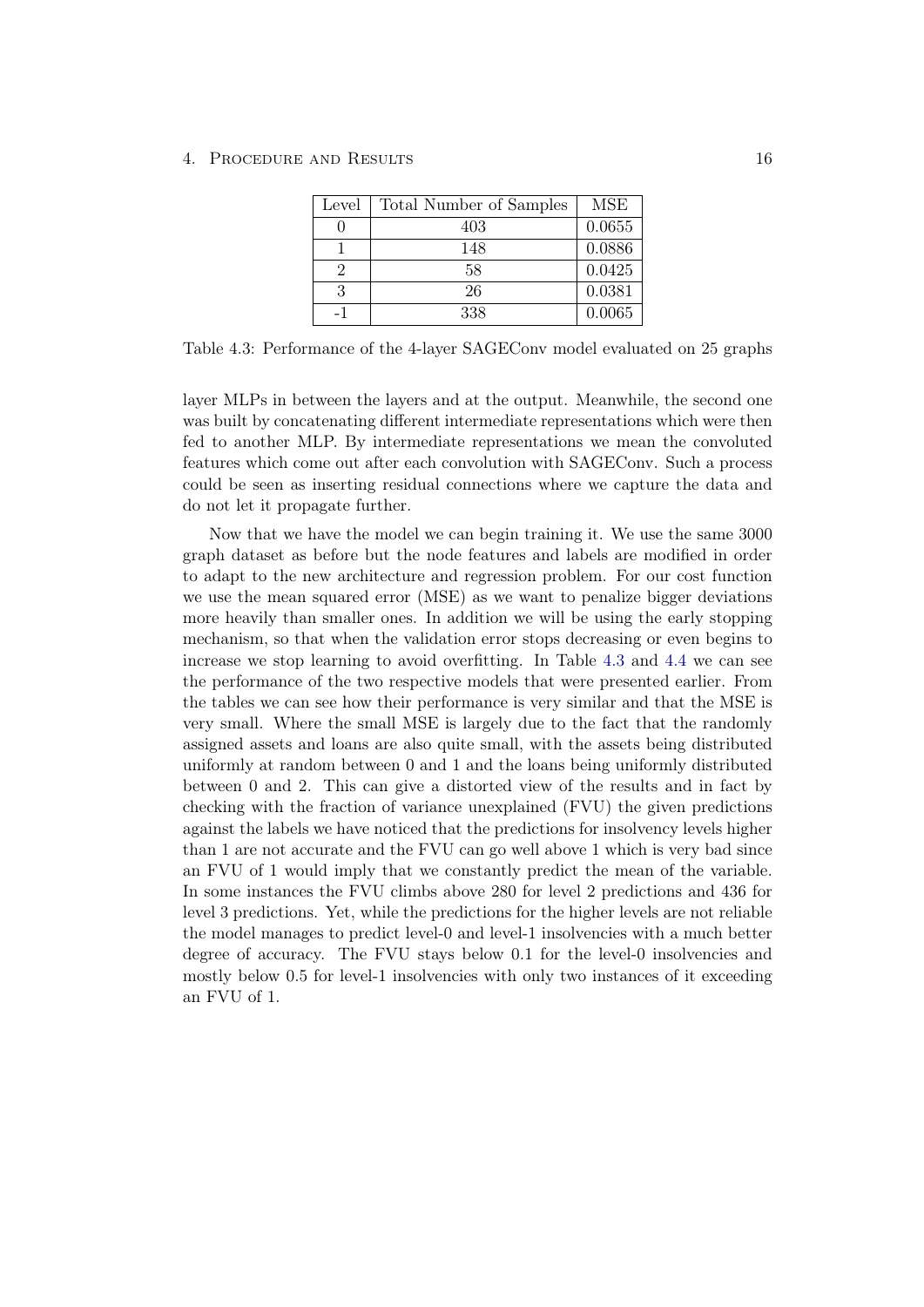| Level | Total Number of Samples | MSE    |
|-------|-------------------------|--------|
|       | 403                     | 0.0695 |
|       | 148                     | 0.0857 |
|       | 58                      | 0.0440 |
| २     | 26                      | 0.0368 |
|       | 338                     | 0.0067 |

<span id="page-19-1"></span>Table 4.4: Performance of the concatenated 4-layer SAGEConv network evaluated on 25 graphs

#### <span id="page-19-0"></span>4.5 Benchmark model: comparing the results

To see how well our regression model really performs we decided to do a sanity check and compare the results from the third model to a very basic one. In such a basic model the label that we predict is done based on a simple computation. For it we take the net assets of the bank, we add to it the incoming liabilities from the other banks and subtract the liabilities the bank in question has towards others. We can also write it in the mathematical form as:

$$
h_i = e_i + \sum_{j=1}^n \bar{L}_j \pi_{ji} - \bar{L}_i
$$

Where the definitions of the different variables are the same as discussed in Chapter [2.](#page-5-0) Now that we have defined the model we can see how it performs on the evaluation set. For this we take the same set of 25 graphs as in the last section and calculate the MSE for the different levels of insolvency. The results can be found in table [4.5.](#page-20-1) We can observe how big the MSE is for the lower levels of insolvency and very small for the higher levels of insolvency. In addition the model labels the solvent banks with a 100% accuracy. At a first glimpse one might say that this model performs very well for solvent and higher level insolvency banks but the truth is quite different. In reality the fact is that the model does not consider at all the effects of default (e.g. fractional repayment of liabilities upon failure) and the propagation of the latter. This causes the big MSE values for the  $0^{th}$  and  $1^{st}$  levels. On the other hand, the very small MSE values of the higher two insolvency levels are given by the fact that the model assigns zero to all the banks that are above level-0 insolvency. This in combination with the true labels being close to zero gets us a very small error even though there is absolutely no predictive component to it.

In conclusion we can say that by comparing the benchmark model to the previously trained GNN models from the last section, the latter fared much better in fitting the first two insolvency levels. In contrast, the predictions for higher level insolvencies were poor in both cases.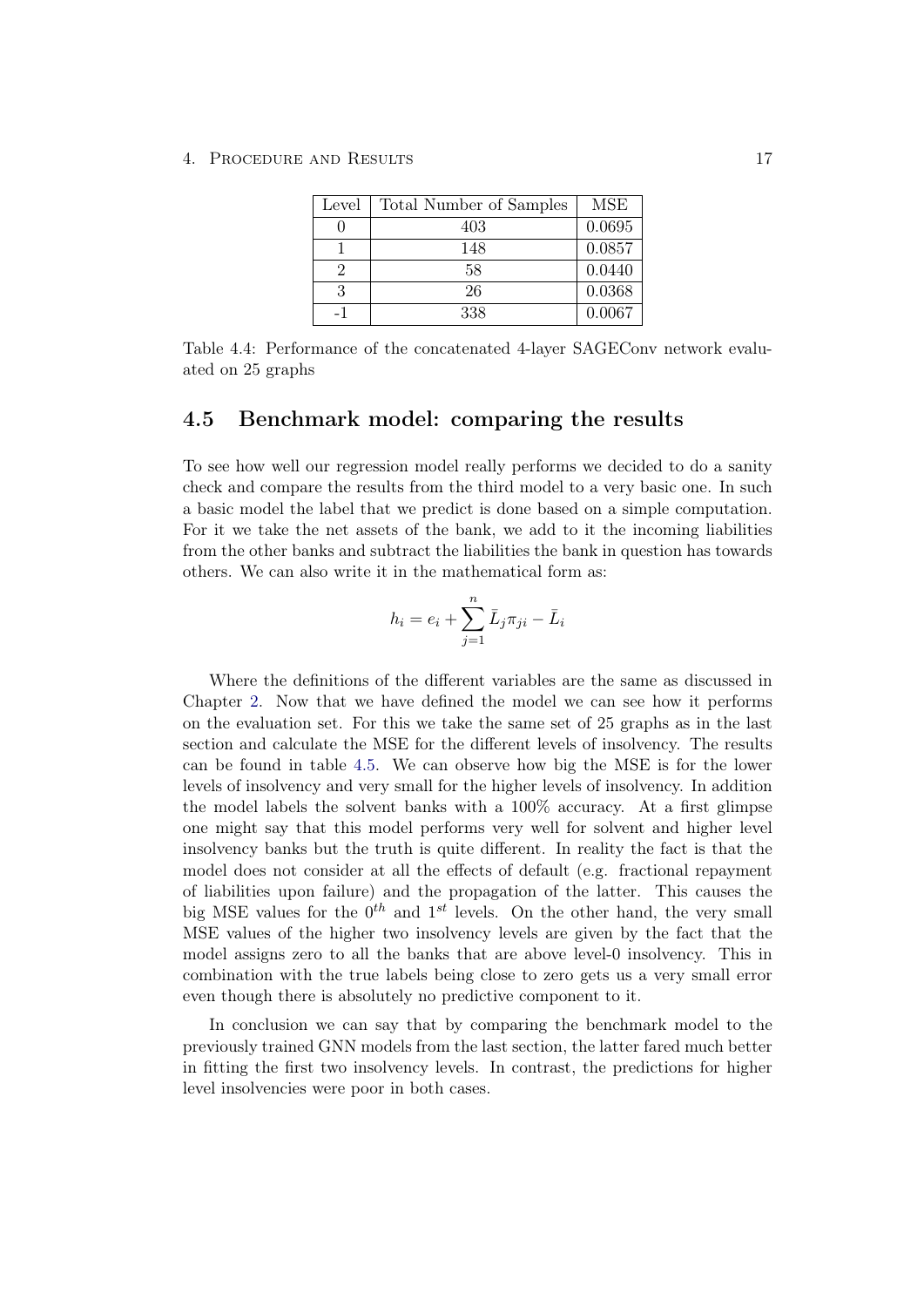4. Procedure and Results 18

| Level | Total Number of Samples | <b>MSE</b> |
|-------|-------------------------|------------|
|       | 403                     | 1.4893     |
|       | 148                     | 1.5027     |
|       | 58                      | 0.0913     |
|       | 26                      | 0.0018     |
|       | 338                     | 0.0000     |

<span id="page-20-1"></span>Table 4.5: Performance of the basic regression evaluated on the same 25 graphs

#### <span id="page-20-0"></span>4.6 Further discussion on the regression task

For the regression task in the last section many other countless attempts were made to create a model with a superior predictive performance. We tried different convolutional layers such as GraphConv and our own custom layer NEConv but at the end to no avail. We hoped that by introducing edge features with NEConv we would get a performance boost but that was not the case and strangely the model that relied on SAGEConv fared much better in comparison to them. Later, we then sought to combine different convolutional layers such as the NNConv and SAGEConv by concatenating them and feeding them through an MLP but that also ended up performing poorly and was in the same accuracy range as the model with just NNConv layers. In conclusion we found it hard to beat the 4 layer SAGEConv model but probably with more time and experimentation this can be further improved.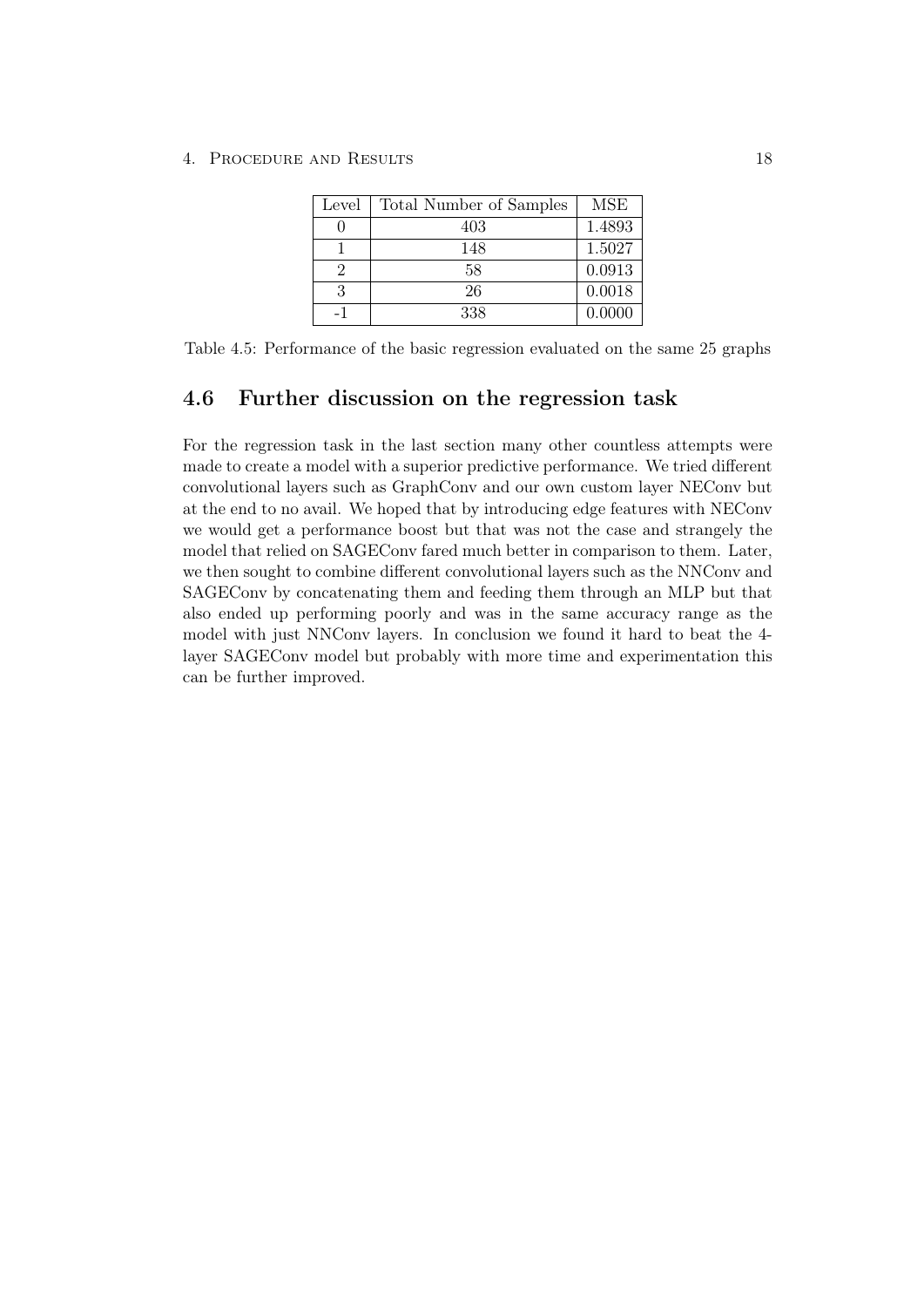# CHAPTER<sub>5</sub> Conclusion

<span id="page-21-0"></span>In this semester thesis we used GNNs to learn on financial networks. We trained them on a randomly generated datasets which were labeled with the help of the greatest clearing vector algorithm. Next, we selected three models that had shown the best predictive capability and analyzed them. In these we reached some initial success by predicting whether a bank is solvent or not. Additionally, we managed to predict by how much a bank is insolvent with a decent accuracy measure for the lower levels of insolvency. In both problems we found there to be some limitations to the models. In the first case the accuracy for the solvent banks had decreased and left for some more to be desired. While for the second case the predictions for higher levels of insolvency produced unreliable results. Future work could try to find new architectures and tweak existing ones. Furthermore, the underlying convolutional layer can be potentially improved in many ways and engineered to be more compatible to the problem.